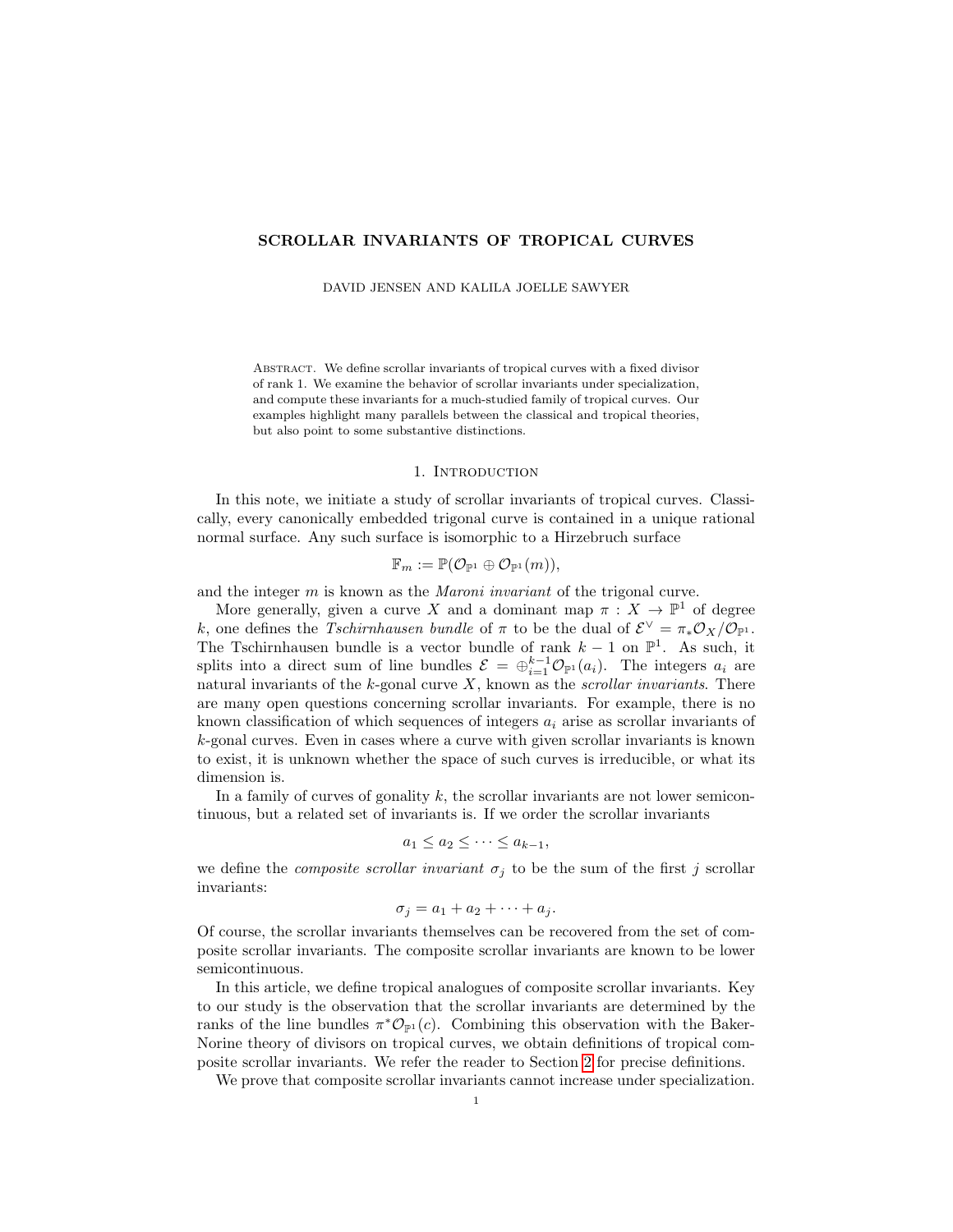**Theorem 1.1.** Let X be a curve over a nonarchimedean field with skeleton isometric to  $\Gamma$ , and let D be a divisor of degree k and rank 1 on X. Then

 $\sigma_i(X, D) \geq \sigma_i(\Gamma, \text{Trop } D)$  for all j.

Having established this relationship between the composite scrollar invariants of a curve and those of its tropicalization, we then compute composite scrollar invariants of certain metric graphs. Of primary interest to us are the chains of loops, a much-studied family of metric graphs that has played a central role in tropical proofs of the Brill-Noether Theorem [\[CDPR12\]](#page-19-0) and the Gieseker-Petri Theorem [\[JP14\]](#page-19-1), as well as establishing new results such as the Maximal Rank Conjecture for quadrics [\[JP16,](#page-19-2) [JP17\]](#page-19-3) and an analogue of the Brill-Noether Theorem for curves of fixed gonality [\[Pfl17a,](#page-19-4) [JR17,](#page-19-5) [CPJ19\]](#page-19-6).

By varying the edge lengths, we obtain chains of loops of various gonalities. More precisely, the divisor theory of a chain of loops is determined by its torsion profile. We refer the reader to Definition [2.5](#page-4-0) for a definition. In order for a chain of loops to be hyperelliptic, it must have a specific torsion profile. The torsion profiles corresponding to trigonal chains of loops of genus g are determined by a pair of integers  $a$  and  $b$  between 1 and  $g$ , as described in Corollary [4.4.](#page-8-0) Given such a pair of integers, let

$$
\ell = \Big\lceil \frac{b-a+4}{2} \Big\rceil,
$$

and let n be the smallest integer such that

$$
g \le \left\lfloor \frac{3}{2}n + \frac{1}{2}(\ell - 1) \right\rfloor.
$$

If  $a \neq b$ , then the corresponding chain of loops possesses a unique divisor of degree 3 and rank 1, which we denote  $D_{a,b}$ .

<span id="page-1-0"></span>**Theorem 1.2.** Let  $\Gamma$  be the trigonal chain of loops corresponding to the integers a and b, and let  $D_{a,b}$  be the divisor of degree 3 and rank 1 on  $\Gamma$ . Then

$$
\sigma_1(\Gamma, D_{a,b}) = \left\lfloor \frac{n+\ell}{2} \right\rfloor.
$$

Combining Theorems [1.1](#page-0-0) and [1.2,](#page-1-0) we see that if  $X$  is a curve over a nonarchimedean field with skeleton isometric to Γ, and D is a divisor of rank 1 on X that specializes to  $D_{a,b}$ , then

$$
\sigma_1(X,D) \ge \left\lfloor \frac{n+\ell}{2} \right\rfloor.
$$

Indeed, we will see that  $\ell$  is the smallest positive integer such that  $rk(\ell D_{a,b}) > \ell$ . It follows from Baker's Specialization Lemma that  $\ell$  is a lower bound for  $\sigma_1(X, D)$ . In general, however, this lower bound is not tight. The integer  $n$  has a similar interpretation – it is the smallest positive integer such that  $K_{\Gamma} - nD_{a,b}$  is not effective. It follows from Baker's Specialization Lemma that  $n$  is a lower bound for  $a_2(X, D)$ . Again, this lower bounds is typically not tight. On the curve X, the invariants  $\sigma_1$  and  $a_2$  satisfy the relationship  $a_2 = g + 2 - \sigma_1$ , but on the metric graph  $\Gamma$ , the invariants  $\ell$  and n do not satisfy this relationship. Theorem [1.2](#page-1-0) shows that we can obtain a stronger bound on  $\sigma_1(X, D)$  by *averaging* the two invariants  $\ell$  and n.

As the gonality increases, so too does the number of torsion profiles for which the corresponding chain of loops has the given gonality. In these cases, we do not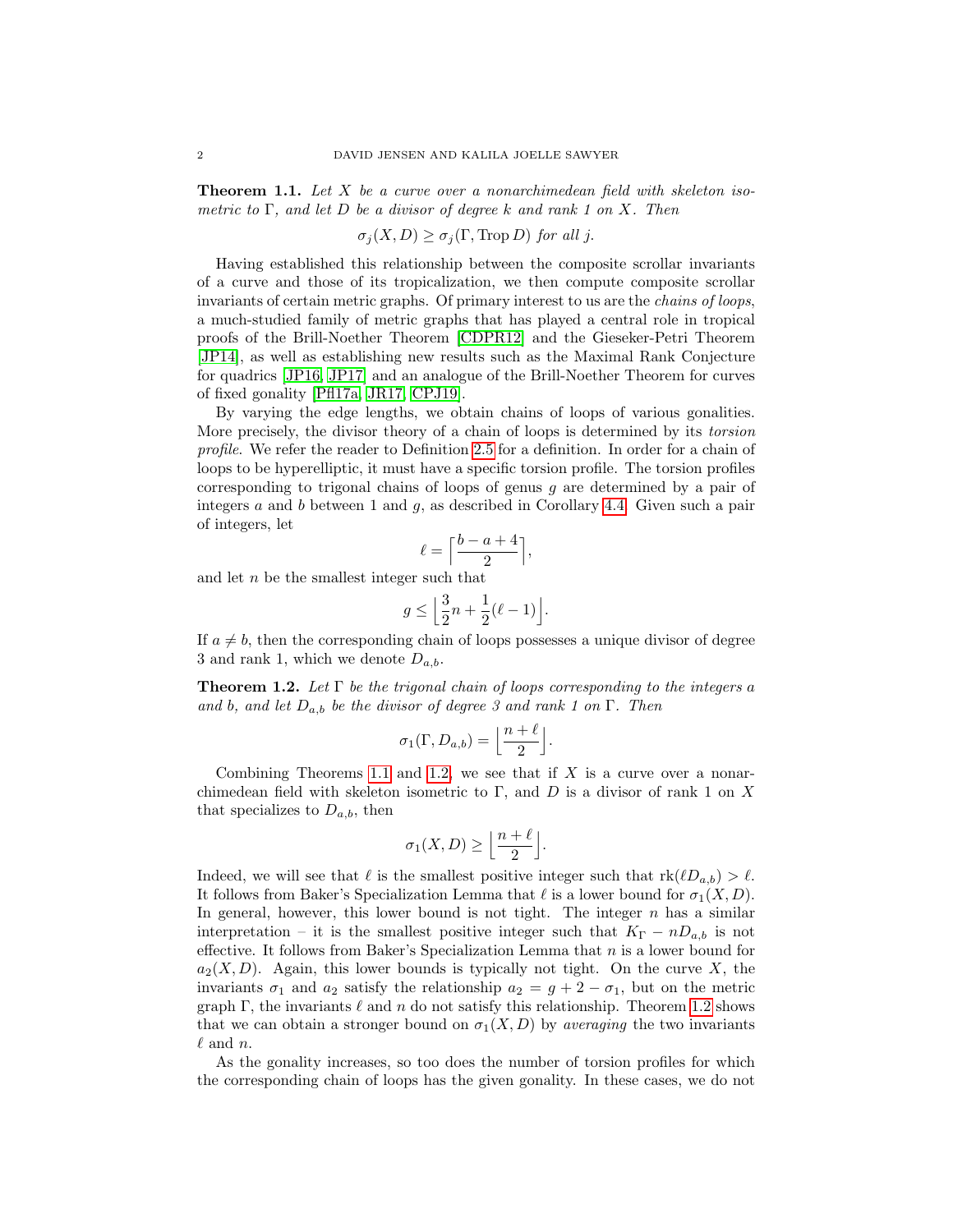have a closed formula for composite scrollar invariants analogous to Theorem [1.2.](#page-1-0) Nevertheless, given a torsion profile, we can algorithmically compute the composite scrollar invariants, and we have implemented this algorithm in a Sage program, which can be found on the second author's website:

### <https://github.com/kalilajo/numberboxes>.

If X is an algebraic curve and D is a divisor of degree k and rank 1 on  $X$ , then the datum of the scrollar invariants is equivalent to that of the sequence of ranks  $rk(cD)$ . More precisely, the sequence of ranks  $rk(cD)$  is a convex, piecewise linear function in c, and the scrollar invariants correspond to the "bends" between domains of linearity (see Eq.  $(1)$ ). For a tropical curve, however, the sequence of ranks is not necessarily convex. This is perhaps most striking in the trigonal case – that is, when  $k = 3$ . In this case, the sequence of ranks  $rk(cD)$  exhibits substantively different behavior.

**Proposition 1.3.** Let  $\Gamma$  be the trigonal chain of loops corresponding to the integers a and b, and let  $D_{a,b}$  be the divisor of degree 3 and rank 1 on  $\Gamma$ . Then for  $0 \leq i \leq n$ , we have

$$
rk((\ell+i)D_{a,b}) = \begin{cases} rk((\ell+i-1)D_{a,b}) + 1 \text{ if } i \text{ is odd} \\ rk((\ell+i-1)D_{a,b}) + 2 \text{ if } i \text{ is even.} \end{cases}
$$

It is our hope that the study initiated here could be used to resolve outstanding questions concerning scrollar invariants of classical curves. In order to do this, we would need a lifting result for scrollar invariants. We pose this as an open question.

**Question 1.1.** Let  $\Gamma$  be a chain of loops, and let D be a divisor of degree k and rank 1 on  $\Gamma$ . Under what circumstances does there exist a curve X, over a nonarchimedean field, with skeleton  $\Gamma$  and a rank 1 divisor  $D_X$  on X specializing to D, such that  $\sigma_j(X, D_X) = \sigma_j(\Gamma, D)$ ?

Acknowledgements. The first author was supported by NSF DMS-1601896. The second author was supported by the Graduate Scholars in Mathematics program at the University of Kentucky. We would like to thank Ralph Morrison and Dhruv Ranganathan for helpful discussions during early stages of this project.

# 2. Preliminaries

<span id="page-2-0"></span>2.1. The Maroni Invariant and Scrollar Invariants. Let  $X$  be a curve of genus g and  $\pi: X \to \mathbb{P}^1$  a dominant map of degree  $k \geq 3$ . The map  $\pi$  induces a short exact sequence

$$
0 \to \mathcal{O}_{\mathbb{P}^1} \to \pi_* \mathcal{O}_X \to \mathcal{E}^{\vee} \to 0.
$$

The sheaf  $\mathcal E$  is a vector bundle of rank  $k-1$  on  $\mathbb P^1$ , called the *Tschirnhausen bundle* of the map  $\pi$ . Since every vector bundle on  $\mathbb{P}^1$  splits as a direct sum of line bundles, we may write

$$
\mathcal{E} = \bigoplus_{i=1}^{k-1} \mathcal{O}_{\mathbb{P}^1}(a_i).
$$

The integers  $a_i$  are known as the *scrollar invariants* of the map  $\pi$ . We order them so that

$$
a_1 \le a_2 \le \cdots \le a_{k-1}.
$$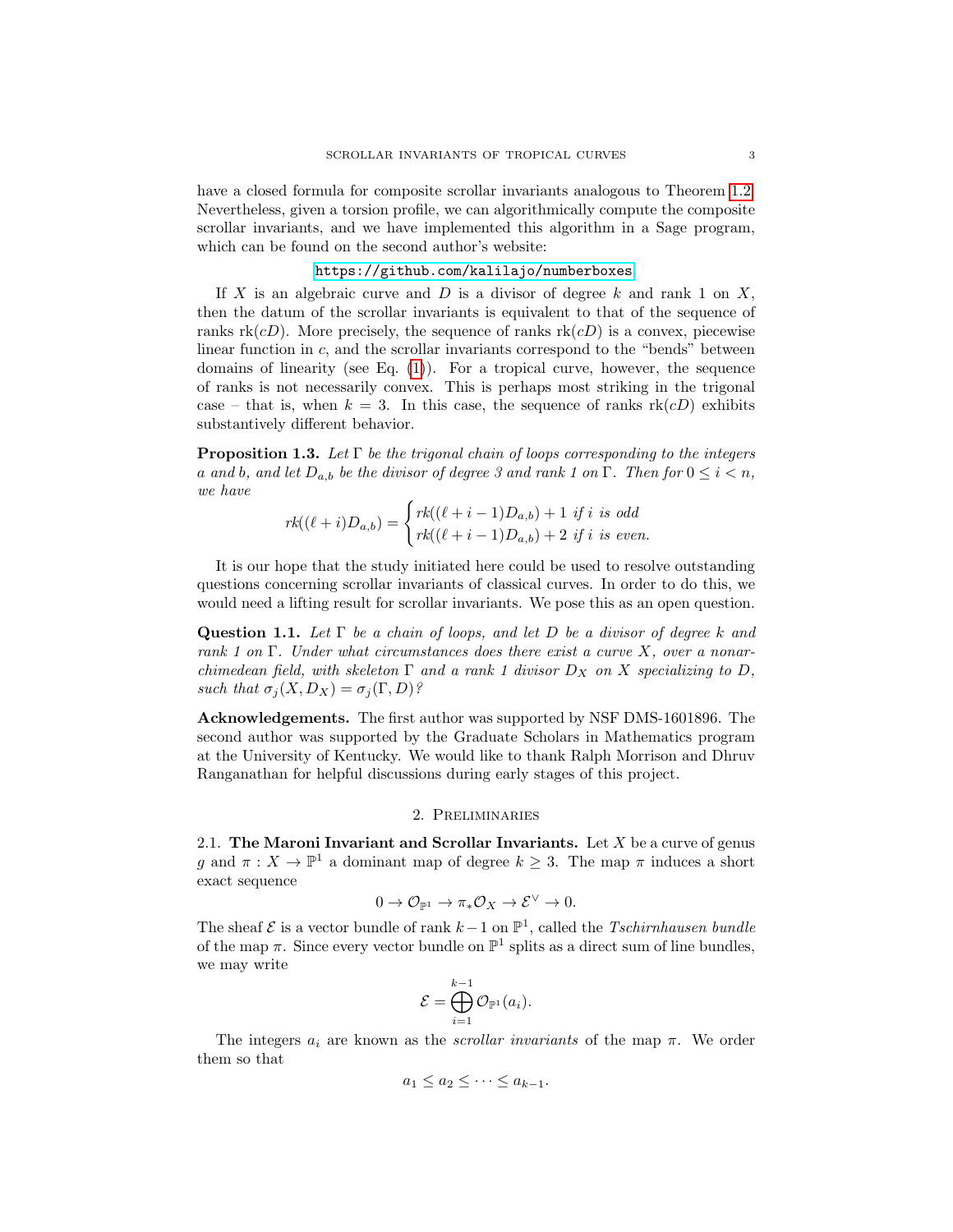We define the *j*th *composite scrollar invariant* to be the sum of the first *j* scrollar invariants:

$$
\sigma_j = a_1 + a_2 + \cdots + a_j.
$$

The scrollar invariants determine, and are determined by, the sequence of integers  $h^0(X, \pi^*\mathcal{O}_{\mathbb{P}^1}(c))$ . Setting  $a_0 = 0$ , this can be seen by the following calculation:

<span id="page-3-0"></span>(1) 
$$
h^0(X, \pi^*\mathcal{O}_{\mathbb{P}^1}(c)) = h^0(\mathbb{P}^1, \pi_*\mathcal{O}_X \otimes \mathcal{O}_{\mathbb{P}^1}(c))
$$

$$
= \sum_{i=0}^{k-1} h^{0}(\mathbb{P}^{1}, \mathcal{O}_{\mathbb{P}^{1}}(c - a_{i}))
$$
  
= 
$$
\sum_{i=0}^{k-1} \max\{0, c + 1 - a_{i}\}
$$
  
= 
$$
\max\{(c+1)(j+1) - \sigma_{j}\}.
$$

Note in particular that  $h^0(X, \pi^*\mathcal{O}_{\mathbb{P}^1}(c))$  is convex as a function in c.

Because  $h^0(X, \mathcal{O}_X) = 1$ , we see that each of the scrollar invariants  $a_i$  is strictly positive. Moreover, for c sufficiently large, we have  $h^0(X, \pi^*\mathcal{O}_{\mathbb{P}^1}(c)) = ck - g + 1$ , so we see that  $\sigma_{k-1} = g + k - 1$ .

When  $k = 3$ , the scrollar invariants are determined by the single value  $|a_2 - a_1|$ , which is known as the *Maroni invariant* of the trigonal curve. The parity of the Maroni invariant agrees with that of  $g$ . The space of trigonal curves with given Maroni invariant m is known to be irreducible and, except in the case  $m = 0$ , it has codimension  $m-1$  in the space of all trigonal curves.

When  $k \geq 4$ , the situation is more mysterious. One defines the *Maroni locus*  $M(\mathcal{E})$  to be the space of k-gonal curves with Tschirnhausen bundle isomorphic to  $\mathcal E$ . In general, given a vector bundle  $\mathcal E$ , it is not even known whether  $M(\mathcal E)$  is empty.

2.2. Divisor Theory of Metric Graphs. In this section, we review the theory of divisors on metric graphs. For more details, we refer the reader to [\[Bak08\]](#page-19-7).

Recall that a *metric graph* is a compact, connected metric space  $\Gamma$  obtained by identifying the edges of a graph  $G$  with line segments of fixed positive real length.

**Definition 2.1.** A *divisor D* on a metric graph  $\Gamma$  is a finite formal Z-linear combination of points of Γ. That is,  $D = \sum_{v \in \Gamma} D(v) \cdot v$ , where  $D(v) \in \mathbb{Z}$  is zero for all but finitely many v.

The group of all divisors on a metric graph  $\Gamma$  is simply the free abelian group on points of the metric space Γ, called the *divisor group* Div(Γ) of Γ. Divisors on metric graphs should be thought of as the tropical analogues of divisors on algebraic curves. We now define the tropical analogues of rational functions.

**Definition 2.2.** A *rational function* on a metric graph  $\Gamma$  is a continuous piecewiselinear function  $\varphi : \Gamma \to \mathbb{R}$  with integer slopes. The rational functions on  $\Gamma$  form a group under pointwise addition, denoted PL(Γ). Given  $\varphi \in PL(\Gamma)$  and  $v \in \Gamma$ , we define the *order of vanishing* of  $\varphi$  at v,  $\text{ord}_v(\varphi)$ , to be the sum of the incoming slopes of  $\varphi$  at v.

Note that  $\text{ord}_v(\varphi)$  is nonzero for only finitely many points  $v \in \Gamma$ . We define the divisor associated to  $\varphi$  as

$$
\mathrm{div}(\varphi)=\sum_{v\in\Gamma}\mathrm{ord}_v(\varphi)\cdot v.
$$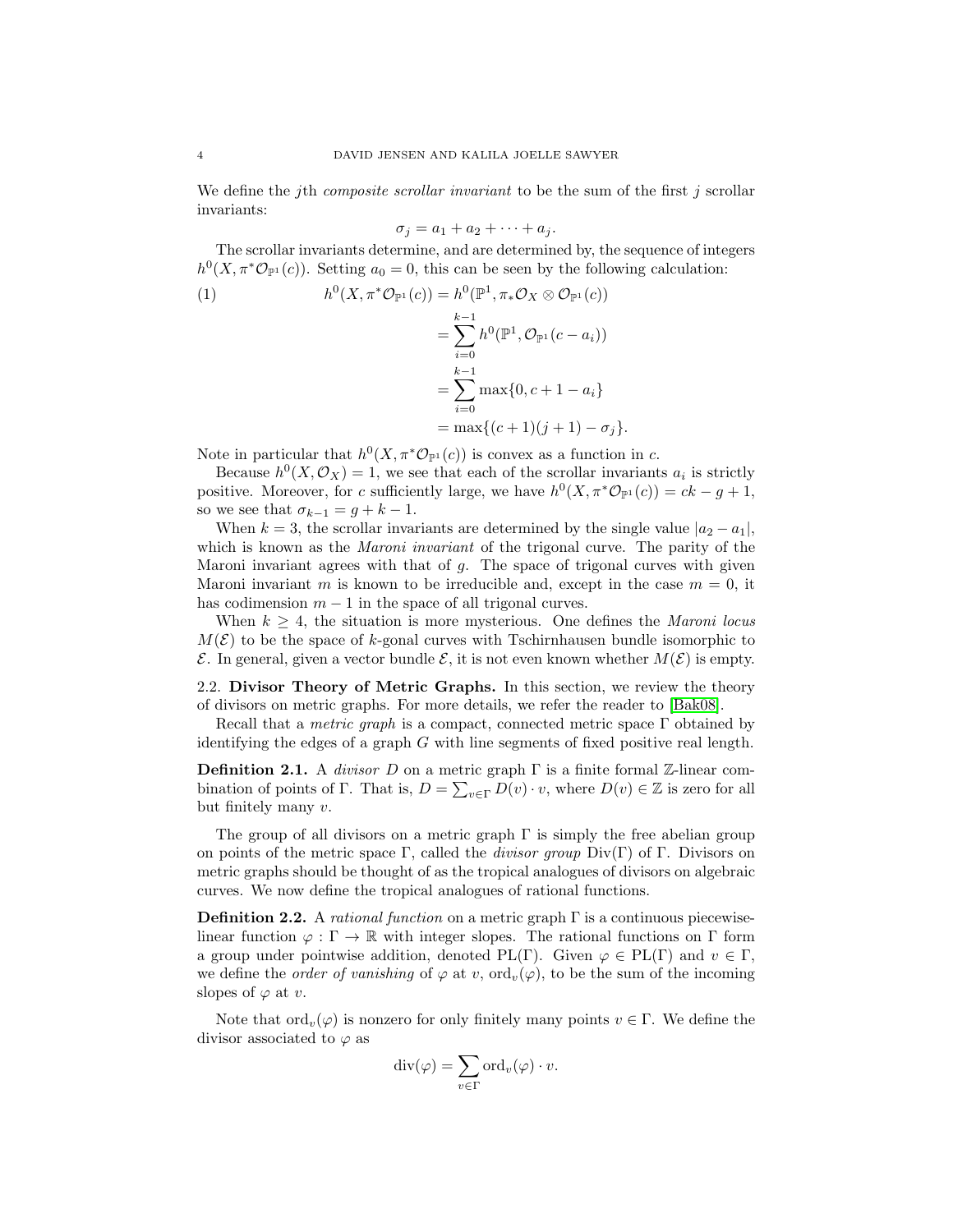**Definition 2.3.** We say that two divisors D and D' on a metric graph  $\Gamma$  are *linearly* equivalent if their difference  $D - D'$  is equal to div( $\varphi$ ) for some rational function  $\varphi \in PL(\Gamma)$ .

It is straightforward to show that linear equivalence is in fact an equivalence relation. For our purposes, it suffices to consider linear equivalence classes of divisors.

A basic invariant of a divisor  $D$  is its *degree*, defined to be the integer

$$
\deg(D) = \sum_{v \in \Gamma} D(v).
$$

In analogy with divisors on algebraic curves, we say that a divisor  $D$  is *effective* if  $D(v) \geq 0$  for all  $v \in \Gamma$ . Similarly, we say that a divisor D is special if both D and  $K_{\Gamma} - D$  are equivalent to effective divisors, where  $K_{\Gamma}$  is the canonical divisor

$$
K_{\Gamma} = \sum_{v \in \Gamma} (\text{val}(v) - 2)v.
$$

Perhaps the most important invariant of a divisor on a metric graph is its Baker-Norine rank.

**Definition 2.4.** A divisor D has rank at least r if  $D-E$  is equivalent to an effective divisor for all effective divisors  $E$  of degree  $r$ .

2.3. Divisors on Chains of Loops. In Sections [4](#page-7-0) and [5,](#page-13-0) we will consider equivalence classes of special divisors on the metric graph pictured in Figure [1.](#page-4-1) This graph, known as the chain of loops, has appeared in several articles that use tropical techniques to develop results in algebraic geometry [\[CDPR12,](#page-19-0) [JP14,](#page-19-1) [JP16,](#page-19-2) [JP17,](#page-19-3) [Pfl17b,](#page-19-8) [Pfl17a,](#page-19-4) [JR17,](#page-19-5) CPJ19. We denote by  $v_k$  the point where the  $k^{th}$  loop meets a bridge on the left and by  $w_k$  the point where the  $k^{th}$  loop meets a bridge on the right. We label edges by their initial and terminal vertices when traversing the loop counter-clockwise. For example,  $w_2v_2$  denotes the top edge of the second loop.



<span id="page-4-1"></span>Figure 1. A Chain of loops Γ

In this section we summarize the main result of [\[Pfl17b\]](#page-19-8) and draw a few corollaries.

<span id="page-4-0"></span>**Definition 2.5.** Let  $\ell_i$  denote the length of the i<sup>th</sup> cycle, and let  $\ell(w_i v_i)$  denote the length of the counterclockwise edge from  $w_i$  to  $v_i$ . If  $\ell(w_i v_i)$  is an irrational multiple of  $\ell_i$ , then the i<sup>th</sup> torsion order  $m_i$  is 0. Otherwise,  $m_i$  is the minimum positive integer such that  $m_i \cdot \ell(w_i v_i)$  is an integer multiple of  $\ell_i$ . We record the torsion order of each loop as the vector  $\underline{m} = (m_1, m_2, \ldots, m_g)$ , called the torsion profile of Γ.

To represent divisors on chains of loops, we use the fact that the Picard group Pic(Γ) has a natural coordinate system. Denote by  $\langle x \rangle_i$  the point on the i<sup>th</sup> loop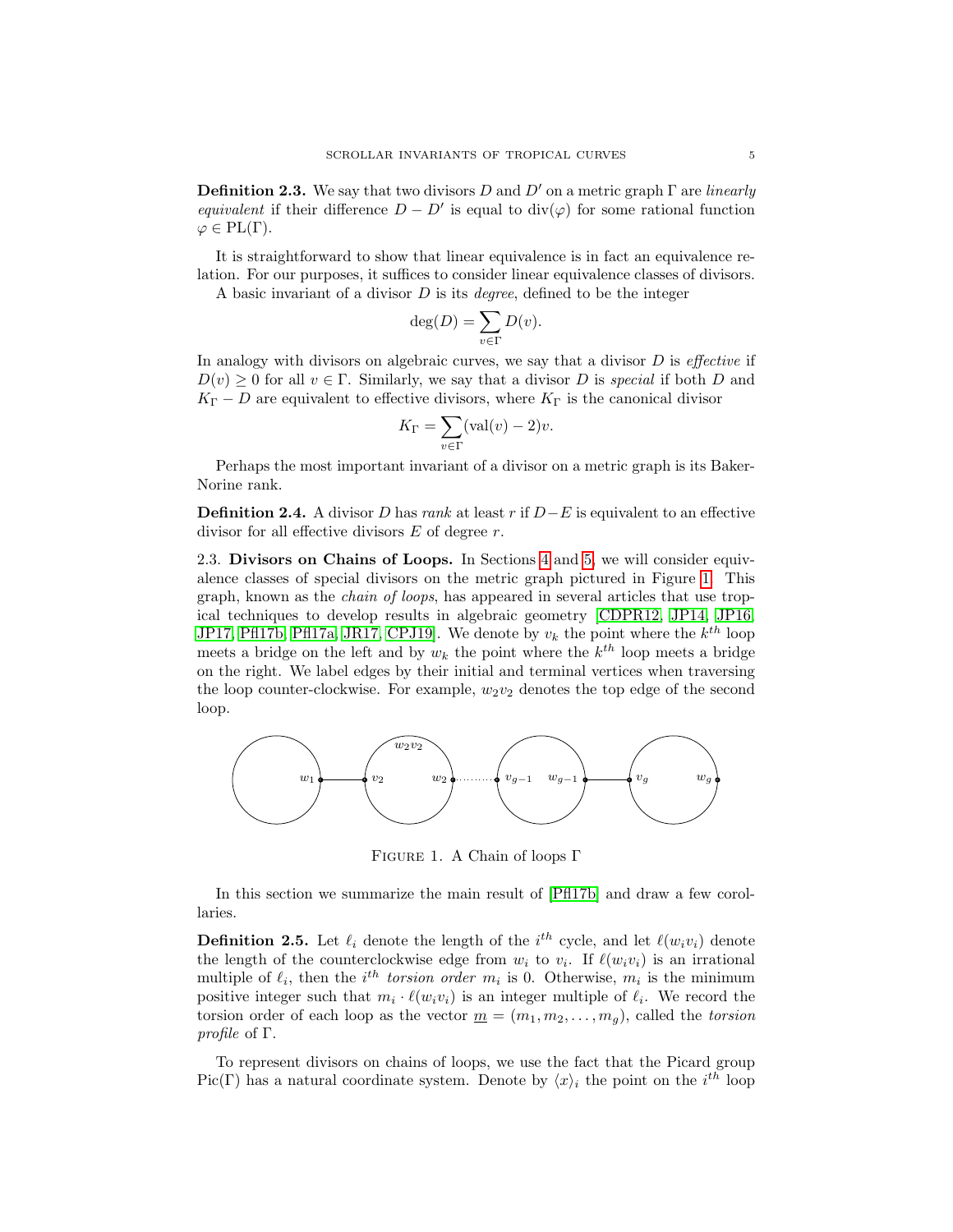of  $\Gamma$  located  $x \cdot \ell(w_i v_i)$  units clockwise from  $w_i$ . Note that  $\langle x \rangle_i = \langle y \rangle_i$  if and only if  $x \equiv y \pmod{m_i}$ .

By the Tropical Abel-Jacobi theorem [\[BF11\]](#page-19-9), every divisor class  $D$  of degree  $d$ on  $\Gamma$  has a unique *break divisor* representative

$$
D \sim (d-g)w_g + \sum_{i=1}^{g} \langle \xi_i(D) \rangle_i
$$

for some  $\xi_i(D) \in \mathbb{R}/m_i\mathbb{Z}$ . These divisors are our primary object of study. We also define a helpful combinatorial object.

**Definition 2.6.** An *m*-displacement tableau on a partition  $\lambda$  is a function  $t : \lambda \to \{1, \ldots, g\}$  such that:

- (1) t increases across each row and column of  $\lambda$ , and
- (2) if  $t(x, y) = t(x', y') = i$ , then  $y x \equiv y' x' \pmod{m_i}$ .

Each such tableau t defines a locus  $\mathbb{T}(t) \subseteq Pic^d(\Gamma)$  homeomorphic to a torus of dimension equal to g minus the number of symbols appearing in  $t$ . Specifically,

$$
\mathbb{T}(t) = \{ D \in \text{Pic}^d(\Gamma) | \xi_{t(x,y)}(D) \equiv y - x \pmod{m_{t(x,y)}} \text{ for all } (x, y) \in \lambda \}.
$$

Note that if the function  $t$  is not surjective, then there is a symbol  $i$  not appearing in the tableau, and a corresponding value  $\xi_i$  upon which no restrictions are placed.

Recall that  $W^r_d(\Gamma)$  is the set of all divisor classes of degree  $d$  and rank at least  $r$ on Γ. Pflueger's main result in [\[Pfl17b\]](#page-19-8) is the following.

<span id="page-5-1"></span>**Theorem 2.7.** [\[Pfl17b\]](#page-19-8) Let  $\Gamma$  be a chain of loops of genus g and torsion profile m, and let r and d be positive integers with  $r > d - g$ . Let  $\lambda$  be the rectangular partition of dimensions  $(r + 1) \times (g - d + r)$ . Then

$$
W_d^r(\Gamma) = \bigcup_t \mathbb{T}(t),
$$

where t ranges over all  $\underline{m}$ -displacement tableaux on  $\lambda$ .

<span id="page-5-0"></span>**Corollary 2.8.** A chain of loops with torsion profile  $\underline{m}$  has gonality k if and only if there is an m-displacement tableau on a rectangle  $\lambda$  of dimensions  $(g - k + 1) \times 2$ and no such tableau on a rectangle of dimensions  $(g - k + 2) \times 2$ .

The following lemma will prove to be a crucial step in our analysis of trigonal chains of loops in Section [4.](#page-7-0)

<span id="page-5-2"></span>**Lemma 2.9.** Given a divisor D on  $\Gamma$ , denote by  $\xi_i^c := \xi_i^c(D)$  the coordinate on the  $i^{th}$  loop of  $\Gamma$  in the break divisor representative of cD. Then  $\xi_i^{c+1} = \xi_i^c + \xi_i^1 - (i-1)$ . It follows by induction on c that  $\xi_i^c = c \xi_i^1 - (c-1)(i-1)$ .

Proof. By [\[Pfl17b,](#page-19-8) Remark 3.4], the function

$$
\widetilde{\xi}_i := \xi_i - (i-1)
$$

is linear. This gives

$$
\xi_i^{c+1} = i - 1 + \tilde{\xi}_i^{c+1}
$$
  
=  $i - 1 + \tilde{\xi}_i^c + \tilde{\xi}_i^1$   
=  $i - 1 + \xi_i^c - (i - 1) + \xi_i^1 - (i - 1)$   
=  $\xi_i^c + \xi_i^1 - (i - 1)$ .

 $\Box$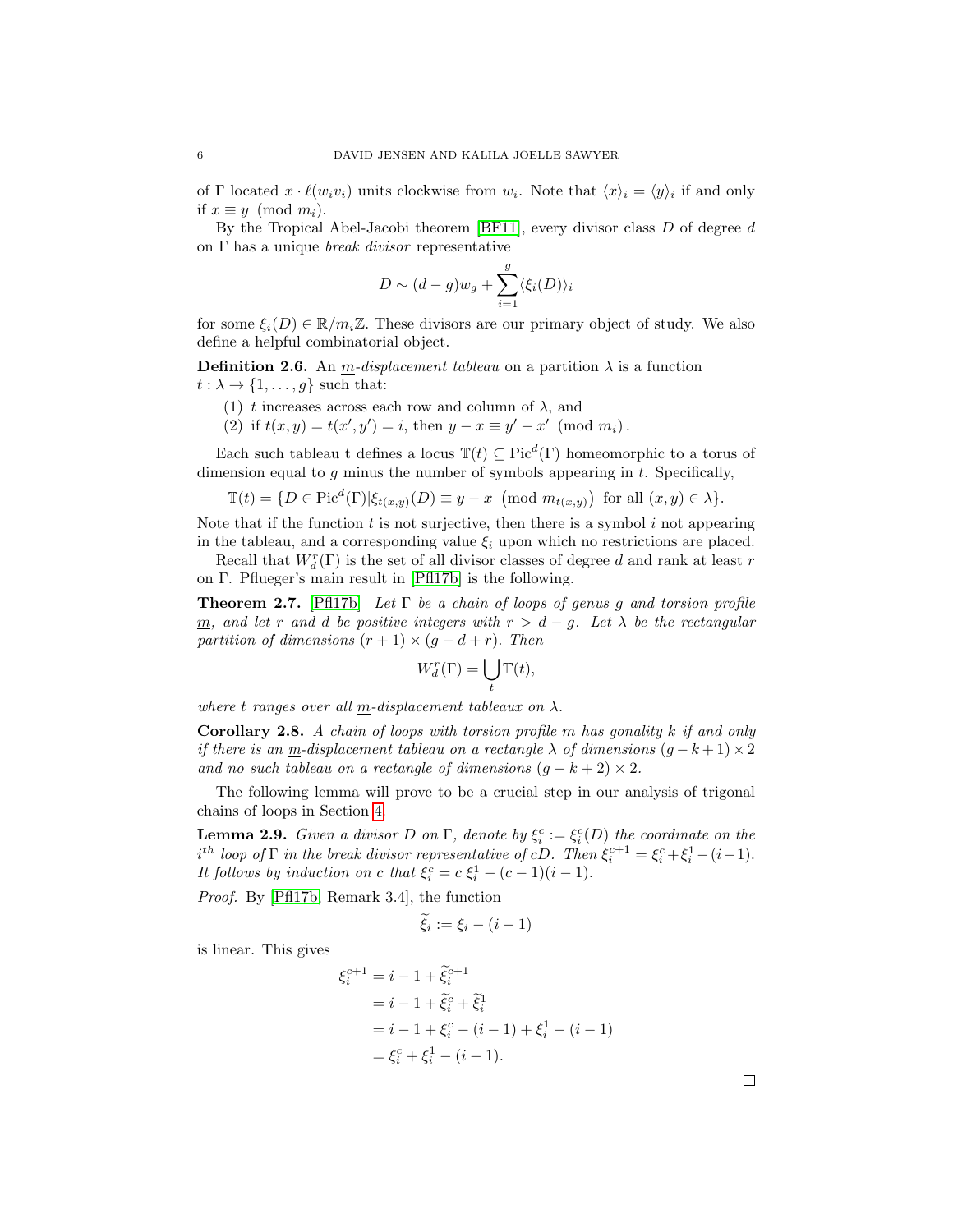2.4. Specialization. The theory of divisors on metric graphs informs that of algebraic curves via specialization. Here, we recall the basic properties of specialization. We refer the reader to  $[Bak08]$  for details. Let K be an algebraically closed field that is complete with respect to a nontrivial valuation

$$
\mathrm{val}: X \to \mathbb{R}^*.
$$

Let  $X$  be an algebraic curve over  $K$ . A skeleton of  $X$  is a certain type of subset of the set of valuations on the function field  $K(X)$  that extend the given valuation on K. A skeleton of  $X$  is endowed with a topology, giving it the structure of a metric graph. There is a natural map from X to its skeleton  $\Gamma$ . Extending linearly yields the tropicalization map on divisors

$$
Trop: Div(X) \to Div(\Gamma).
$$

The tropicalization map satisfies an important property, known as Baker's Specialization Lemma.

**Lemma 2.10.** [\[Bak08\]](#page-19-7) Let  $D_X$  be a divisor on X. Then

$$
rk(D_X) \leq rk(\text{Trop }D_X).
$$

# 3. Specialization for Composite Scrollar Invariants

We now define composite scrollar invariants of divisors on metric graphs.

**Definition 3.1.** Let  $\Gamma$  be a metric graph and D a divisor of degree k and rank 1 on Γ. We define the j<sup>th</sup> composite scrollar invariant of the pair  $(\Gamma, D)$  to be

 $\sigma_i(\Gamma, D) := \min\{m | \text{rk}(cD) > (c+1)(j+1) - (m+1) \text{ for all } c\}.$ 

Note that  $rk(cD) \geq c$  for all c, with equality if  $c = 0$ , so  $\sigma_0 = 0$ . By Riemann-Roch, we have  $\text{rk}(cD) \ge ck - g$  with equality if c is sufficiently large, so  $\sigma_{k-1} =$  $g + k - 1.$ 

We note that there are several other ways we could define tropical analogues of these invariants. For example, we could define  $\sigma_1$  to be the minimum value of c such that  $rk(cD) > c$ . For algebraic curves, these two definitions of  $\sigma_1$  agree because the rank sequence  $\text{rk}(cD)$  is convex as a function in c. For metric graphs, however, the rank sequence is not necessarily convex, so these two definitions do not agree.

We now prove a specialization lemma for composite scrollar invariants.

**Theorem 3.2.** Let  $X$  be a curve over a nonarchimedean field with skeleton isometric to  $\Gamma$ , and let D be a divisor of degree k and rank 1 on X. Then

 $\sigma_i(X, D) \geq \sigma_i(\Gamma, \text{Trop } D)$  for all j.

*Proof.* By Eq.  $(1)$ , for any value of j we have

 $rk(cD) \ge (c+1)(j+1) - (\sigma_j(X, D) + 1).$ 

Simultaneously, by Baker's Specialization Lemma, we have

 $rk(cD) \leq rk(cTrop D)$  for all c.

It follows that

$$
rk(c Trop D) \ge (c+1)(j+1) - (\sigma_j(X, D) + 1)
$$
 for all c.

Since  $\sigma_i(\Gamma, \text{Top } D)$  is defined to be the minimum value of m such that

 $rk(c \text{Trop } D) > (c+1)(j+1) - (m+1)$  for all c,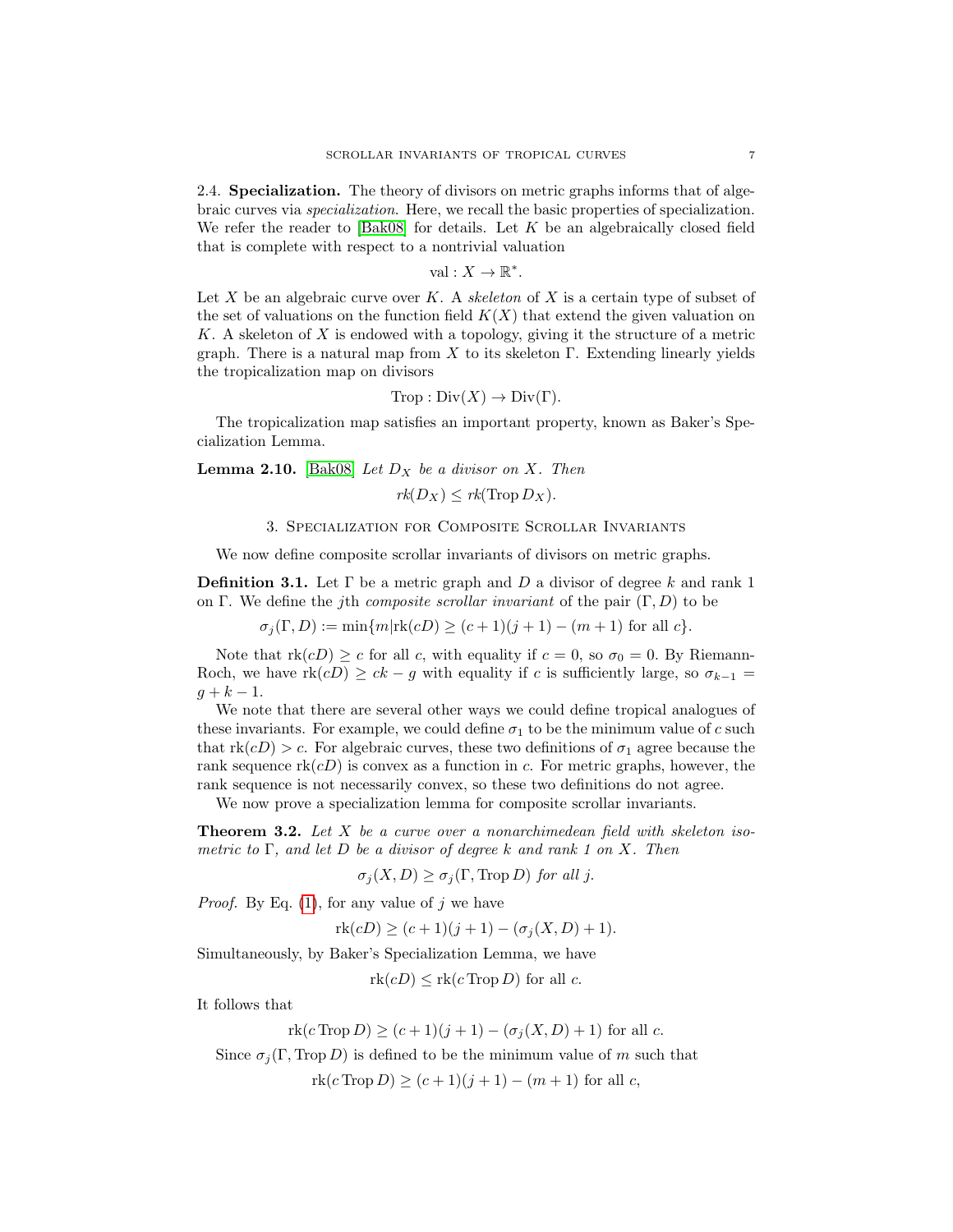we see that

$$
\sigma_j(\Gamma, \operatorname{Trop} D) \le \sigma_j(X, D).
$$

 $\Box$ 

# 4. Gonality Three

<span id="page-7-0"></span>For the remainder of the paper, we compute composite scrollar invariants for a specific family of tropical curves, the chains of loops. In this section, we classify chains of loops of gonality three. Given a chain of loops  $\Gamma$  and a divisor D on  $\Gamma$ of degree 3 and rank 1, we compute  $rk(cD)$  for all values of c. We begin with the following observation.

<span id="page-7-1"></span>**Lemma 4.1.** The following is the unique tableau  $\Lambda$  on the rectangular partition  $(q-1)\times 2$ .

| 1   | 2     |
|-----|-------|
| 2   | 3     |
| 3   |       |
|     |       |
| g-2 | $g-1$ |
| q-1 | Ý     |

*Proof.* The boxes of  $\Lambda$  must contain integers between 1 and q so that the entries strictly increase in each row and column. There cannot be a  $q$  in the zeroth column, since the box to the right of it must contain a larger number. Similarly, there cannot be a 1 in the first column. This leaves exactly  $g - 1$  distinct symbols that may appear in each column, which must appear in increasing order. This yields the above tableau.  $\Box$ 

By Lemma [4.1,](#page-7-1) we see that there is a unique hyperelliptic chain of loops.

<span id="page-7-2"></span>Corollary 4.2. A chain of loops  $\Gamma$  is hyperelliptic if and only if its torsion profile (termwise) divides  $m = (0, 2, 2, \ldots, 2, 0)$ . In this case, there is a divisor D on  $\Gamma$  of degree 2 and rank 1 whose corresponding tableau is  $\Lambda$ .

*Proof.* By Corollary [2.8,](#page-5-0)  $\Gamma$  is hyperelliptic if and only if there is an m-displacement tableau on a rectangle of dimensions  $(g - 1) \times 2$ .

By Lemma [4.1,](#page-7-1) we see that  $\Lambda$  is the unique tableau on a  $(g - 1) \times 2$  rectangle. Since the symbols 1 and g appear only once,  $\Lambda$  imposes no conditions on the torsion of the first or last loops of Γ. Each symbol i in the range  $1 < i < q$  appears twice in  $\Lambda$ , in boxes  $(0, i - 1)$  and  $(1, i - 2)$ , which are lattice distance 2 from each other. Thus we must have  $m_i = 2$  and the torsion profile of  $\Gamma$  is as above.  $\Box$ 

We will denote by  $\lambda_{a,b}$  the tableau on the rectangular partition  $(g - 2) \times 2$ obtained by deleting boxes  $(1, a - 2)$  and  $(0, b - 1)$  from  $\Lambda$ . Note that the symbols appearing in these boxes are  $a$  and  $b$ , respectively. This defines a tableau if and only if  $b \ge a - 1$ . Tableaux of the form  $\lambda_{a,b}$  are of interest for the following reason.

<span id="page-7-3"></span>**Proposition 4.3.** All tableaux on a rectangle  $\lambda$  of dimensions  $(g - 2) \times 2$  are of the form  $\lambda_{a,b}$  for some  $b \ge a-1$ .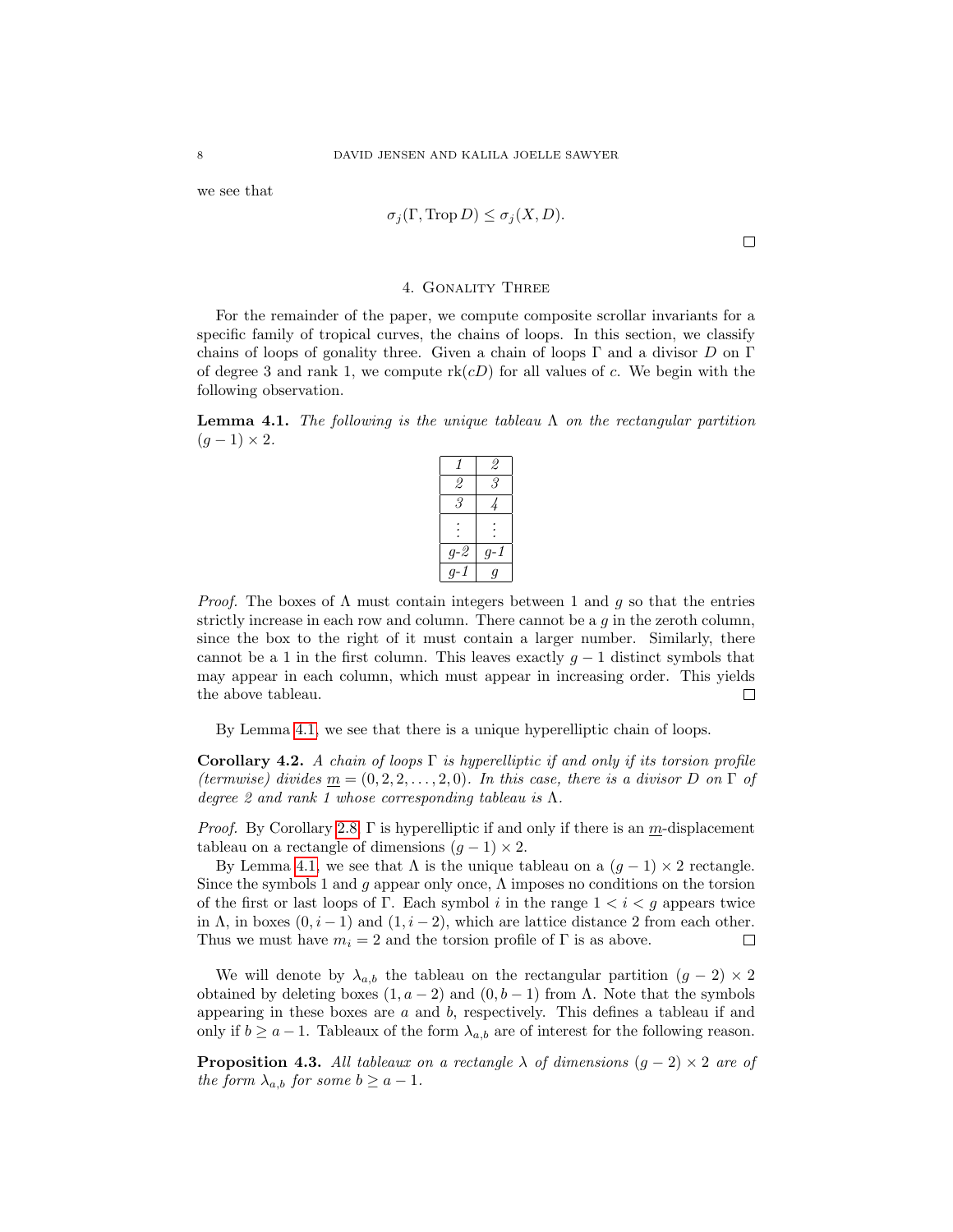*Proof.* Let t be a displacement tableau on  $\lambda$ . We must show that  $t = \lambda_{a,b}$  for some  $b \ge a - 1$ . Note that t has  $g - 2$  distinct entries in each column, which must be between 1 and g. As in Corollary [4.2,](#page-7-2) there may not be a g in the zeroth column or a 1 in the first column, so there is exactly one integer "missing" from each column. Let b be the integer that is missing from the zeroth column, and let  $a$  be the integer that is missing from the first column. Moreover, note that the missing box in the first column may not be strictly below the missing box in the zeroth column. From  $\Box$ this, we achieve the desired result.

Proposition [4.3](#page-7-3) allows us to classify trigonal chains of loops.

<span id="page-8-0"></span>Corollary 4.4. A chain of loops  $\Gamma$  is trigonal if and only if it is not hyperelliptic. and has torsion profile that (termwise) divides

$$
\underline{m} = (0, 2, \dots, 2, 0, 3, \dots, 3, 0, 2, \dots, 2, 0).
$$

*Proof.* By Corollary [2.8,](#page-5-0)  $\Gamma$  is trigonal if and only if there is an m-displacement tableau on a rectangle  $\lambda$  of dimensions  $(g - 2) \times 2$  and none on a rectangle of dimensions  $(g - 1) \times 2$ . By Proposition [4.3,](#page-7-3) every tableau on  $\lambda$  is of the form  $\lambda_{a,b}$ for some a and b. The tableau  $\lambda_{a,b}$  imposes no conditions on the torsion of loops 1, a, b, and g, but the torsion of each other loop is determined by the tableau. In particular, if  $i < a$ , the symbol i appears twice in  $\lambda_{a,b}$ , both in boxes  $(0, i - 1)$ and  $(1, i - 2)$ . These boxes are lattice distance 2 from each other, so we must have  $m_i = 2$ . In the same way,  $m_i = 2$  for symbols i in the range  $b < i < g$ . Similarly, if  $a < i < b$ , the symbol i appears in boxes  $(0, i - 1)$  and  $(1, i - 3)$ , which are lattice distance 3 apart, so  $m_i = 3$ .  $\Box$ 

Having classified trigonal chains of loops, we now turn to the problem of computing their scrollar invariants. Given a chain of loops  $\Gamma$  and a divisor D on  $\Gamma$  of degree 3 and rank 1, our goal is to compute the rank of  $cD$  for all  $c$ . Note that if  $a \neq b$ , then there is a unique divisor class  $D_{a,b} \in \mathbb{T}(\lambda_{a,b})$ . For the remainder of this section, we fix integers a and b, and assume both that  $D_{a,b} \in \mathbb{T}(\lambda_{a,b})$  and that  $\Gamma$ has the corresponding torsion profile.

Given this setup, we define the integer

$$
\ell:=\Big\lceil\frac{b-a+4}{2}\Big\rceil.
$$

Note that  $\ell$  depends only on the number of torsion 3 loops,  $b - a - 1$ . Let n be the smallest integer such that

$$
g \le \left\lfloor \frac{3}{2}n + \frac{1}{2}(\ell - 1) \right\rfloor.
$$

**Remark 4.5.** We will see in Corollary [4.8](#page-11-0) below that  $\ell$  is the smallest positive integer such that  $rk(\ell D_{a,b}) > \ell$ . Similarly, we will see in Corollary [4.8](#page-11-0) that n is the smallest positive integer such that  $K_{\Gamma}-nD_{a,b}$  is not effective. On an algebraic curve, the integers  $\ell$  and n defined in this way satisfy a natural relationship. Specifically, in the classical case, we would have  $\ell = \sigma_1$  and  $n = a_2 = g + 2 - \sigma_1$ . These tropical invariants, however, do not satisfy this relationship.

By Theorem [2.7,](#page-5-1) the divisor  $cD_{a,b}$  has rank at least r if and only if there exists a tableau  $\lambda_{a,b}^c$  on a rectangle with  $r+1$  columns and  $g-3c+r$  rows such that  $cD_{a,b} \in$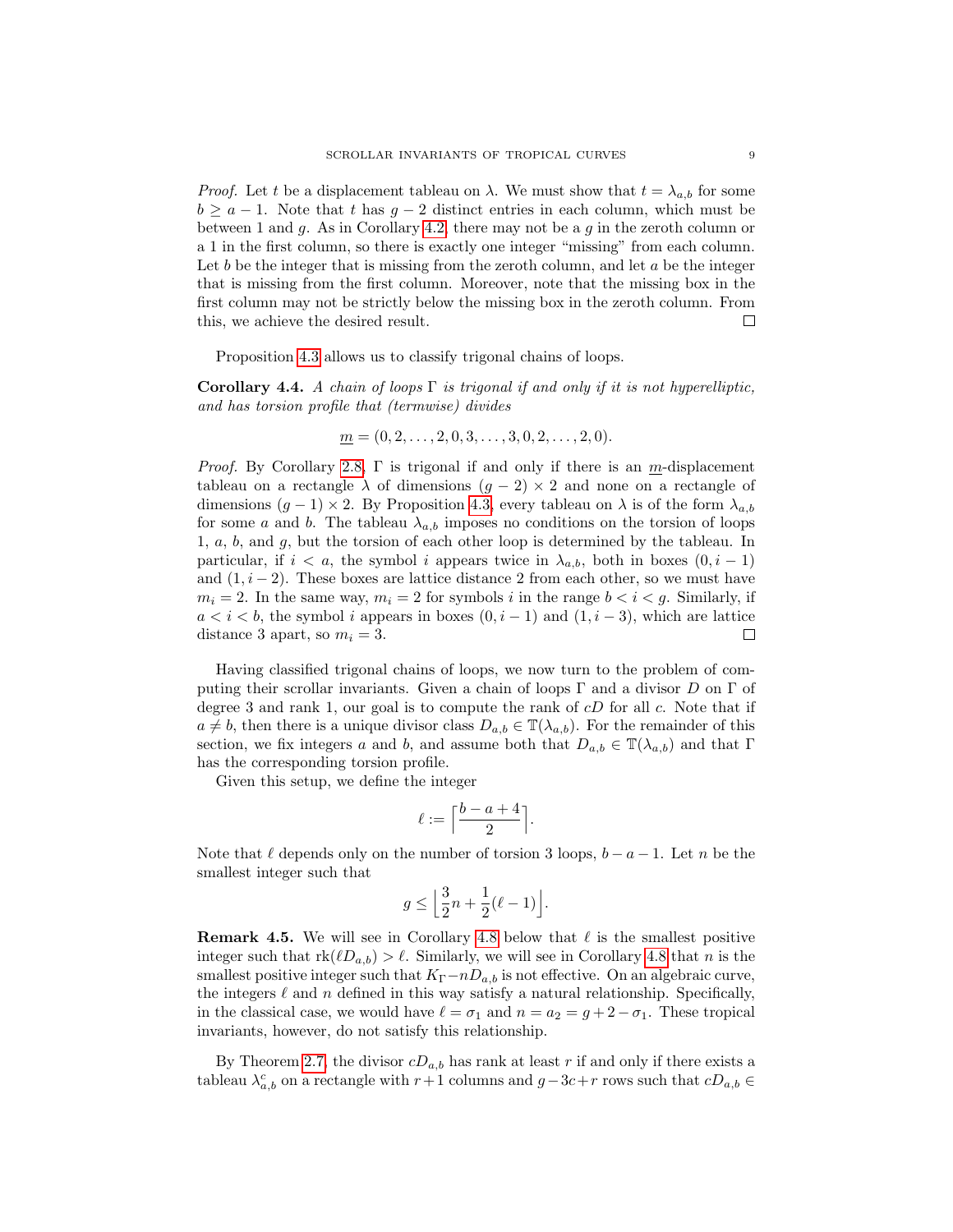$\mathbb{T}(\lambda_{a,b}^c)$ . By Lemma [2.9,](#page-5-2)  $cD_{a,b} \in \mathbb{T}(\lambda_{a,b}^c)$  if and only if, whenever  $\lambda_{a,b}^c(x,y) = i$ , we have

<span id="page-9-0"></span>(2) 
$$
y - x = \begin{cases} i - 1 \pmod{m_i} & \text{if } i \leq b, \\ i - 1 - 3c \pmod{m_i} & \text{if } i > b. \end{cases}
$$

Our goal is therefore to construct the largest possible m-displacement tableau satisfying the above congruence conditions. Note in particular that if  $i \leq b$ , then the congruence conditions above are independent of c.

We will proceed in two steps. First, we will construct a tableau  $\lambda_{a,b}^c$  satisfying the congruence conditions above. After constructing this tableau, we will then prove that there does not exist a larger tableau satisfying the congruence conditions.

<span id="page-9-1"></span>**Definition 4.6.** Let  $\alpha(y) \in \{-1, 0, 1\}$  be congruent to  $y - a \pmod{3}$ . Let  $\gamma(c) \in$  $\{0,1\}$  be congruent to  $c - \lfloor \frac{a-b}{2} \rfloor \pmod{2}$ . We define the tableau  $\lambda_{a,b}^c$  as follows.

$$
\lambda_{a,b}^c(x,y) = \begin{cases}\nx + y + 1 & \text{if } x + y + 1 < a \\
2x + y + 1 & \text{if } y \ge \max\{a - 4, a - x - 1\} \text{ and } \\
2x + 2y - (a - 4) - \alpha(y) & \text{if } y < a - 4 \text{ and } \\
a < 2x + 2y - (a - 4) - \alpha(y) < b \\
x + y + c + 1 & \text{if } 2x + y + 1 \ge b \text{ and } \\
x \le c < \ell \\
x + y + \ell + 1 + \gamma(c) & \text{if } c \ge \ell \text{ and } \\
b \le \min\{2x + y + 1, 2x + 2y - (a - 4) - \alpha(y)\} \\
g & \text{if } c < \ell, x = c, \text{ and } y = g - 2c - 1, \\
\text{or if } \ell \le c < n, \\
x = \begin{bmatrix} \frac{3}{2}c - \frac{1}{2}(\ell - 1) \\ \frac{3}{2}c + \frac{1}{2}(\ell - 1) \end{bmatrix}, \text{ and } \\
y = g - 1 - \begin{bmatrix} \frac{3}{2}c + \frac{1}{2}(\ell - 1) \end{bmatrix}.\n\end{cases}
$$

In order to help the reader understand the formula above, we also describe it algorithmically. To assist the reader in navigating this algorithm, we note that the cases in the statement correspond (in order) to the six regions pictured in Fig. [2.](#page-10-0)

To produce the tableau  $\lambda_{a,b}^c$  as described, we first fill in the triangle above the  $(a - 1)$ st diagonal by placing the symbols 1 through  $a - 1$  on successive diagonals. More precisely, we place the symbol s in every box  $(x, y)$  along the diagonal  $x +$  $y + 1 = s.$ 

We then place the symbols a through  $b-1$  in regions 2 and 3, as shown in Fig. [3.](#page-11-1) Each of these symbols appears in every column of region 2. Specifically, we place the symbol s in the box  $(0, s - 1)$ , and then make "knight moves" to the right 1 box and up 2 boxes, placing the symbol s until we exit region 2. Region 3 is filled similarly, except that we alternate between knight moves to the right 2 boxes and up 1 box, and knight moves to the right 1 box and up 2 boxes.

Next, we place the symbols b through  $q-1$  in regions 4 and 5. As in region 1, we place these symbols along an entire diagonal, starting with the first diagonal that contains an empty box.

Finally, we place the symbol g in a single box. Like the symbols a through  $b-1$ , the symbol g first makes knight moves to the right 1 box and up 2 boxes, until it crosses the line  $y = a - 4$ . At this point, we alternate between knight moves to the right 2 boxes and up 1 box, and knight moves to the right 1 box and up 2 boxes.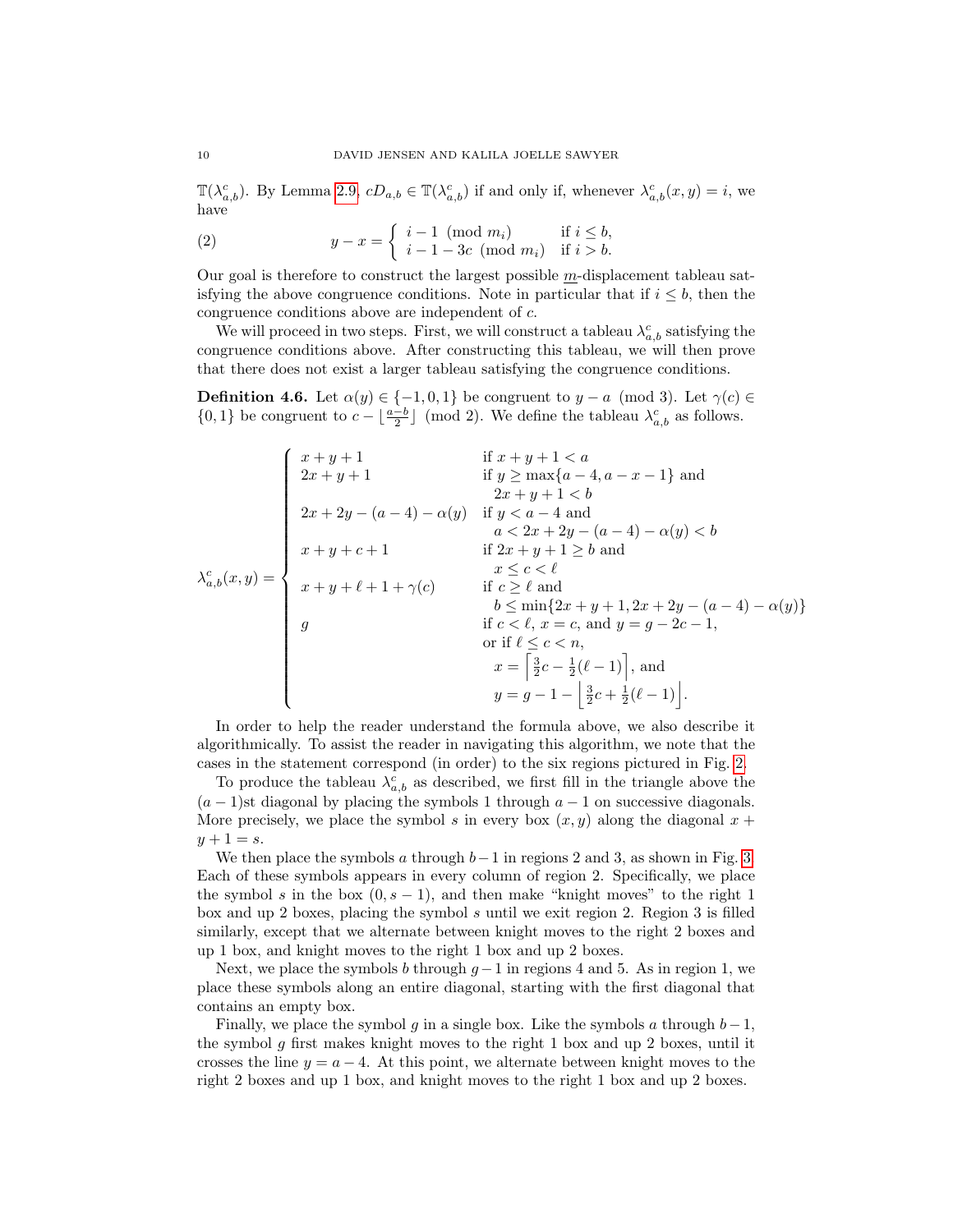

<span id="page-10-0"></span>FIGURE 2. The characteristic regions of  $\lambda_{a,b}^c$ 

We now show that this is the most efficient way to construct a tableau satisfying Eq.  $(2)$ .

<span id="page-10-1"></span>**Theorem 4.7.** Suppose that  $a \neq b$  and  $m_a = m_b = m_g = 0$ . Let t be a tableau such that  $cD_{a,b} \in \mathbb{T}(t)$ . Then  $t(x,y) \geq \lambda_{a,b}^c(x,y)$  for all  $x, y$ .

*Proof.* We prove this by induction. The base case, that  $t(0, 0) \geq 1$ , is immediate. We assume that  $t(x', y') \geq \lambda_{a,b}^c(x', y')$  for all  $x', y'$  satisfying either  $x' < x, y' \leq y$ or  $x' \leq x, y' < y$ , and we show that  $t(x, y) \geq \lambda_{a,b}^c(x, y)$ .

We prove this for each region separately. To begin, if  $(x, y)$  is in region 1, then  $t(x, y) \geq x + y + 1$  because the rows and columns of a tableau are increasing.

Similarly, in regions 2 and 3 we fill column 0 with consecutive integers, which is clearly optimal. If  $x > 0$  and  $x + y + 1 = a$ , then since  $m_a = 0$ , we see that  $t(x, y) > a$ . If  $t(x, y) < \lambda_{a,b}^c(x, y)$ , then the symbols in this region correspond to torsion 3 loops, so we must have  $t(x, y) \equiv y - x + 1 \pmod{3}$ . It follows that  $t(x, y) \ge a + 2 - \alpha(y)$ . Otherwise, if  $x > 0$  and  $x + y + 1 > a$ , we must have

$$
t(x, y) \ge t(x - 1, y) + 1.
$$

But if  $t(x, y) < \lambda_{a,b}^c(x, y)$ , then again, the symbols in this region correspond to torsion 3 loops, and  $y-x \not\equiv y-(x-1)+1 \pmod{3}$ . It follows that we may not have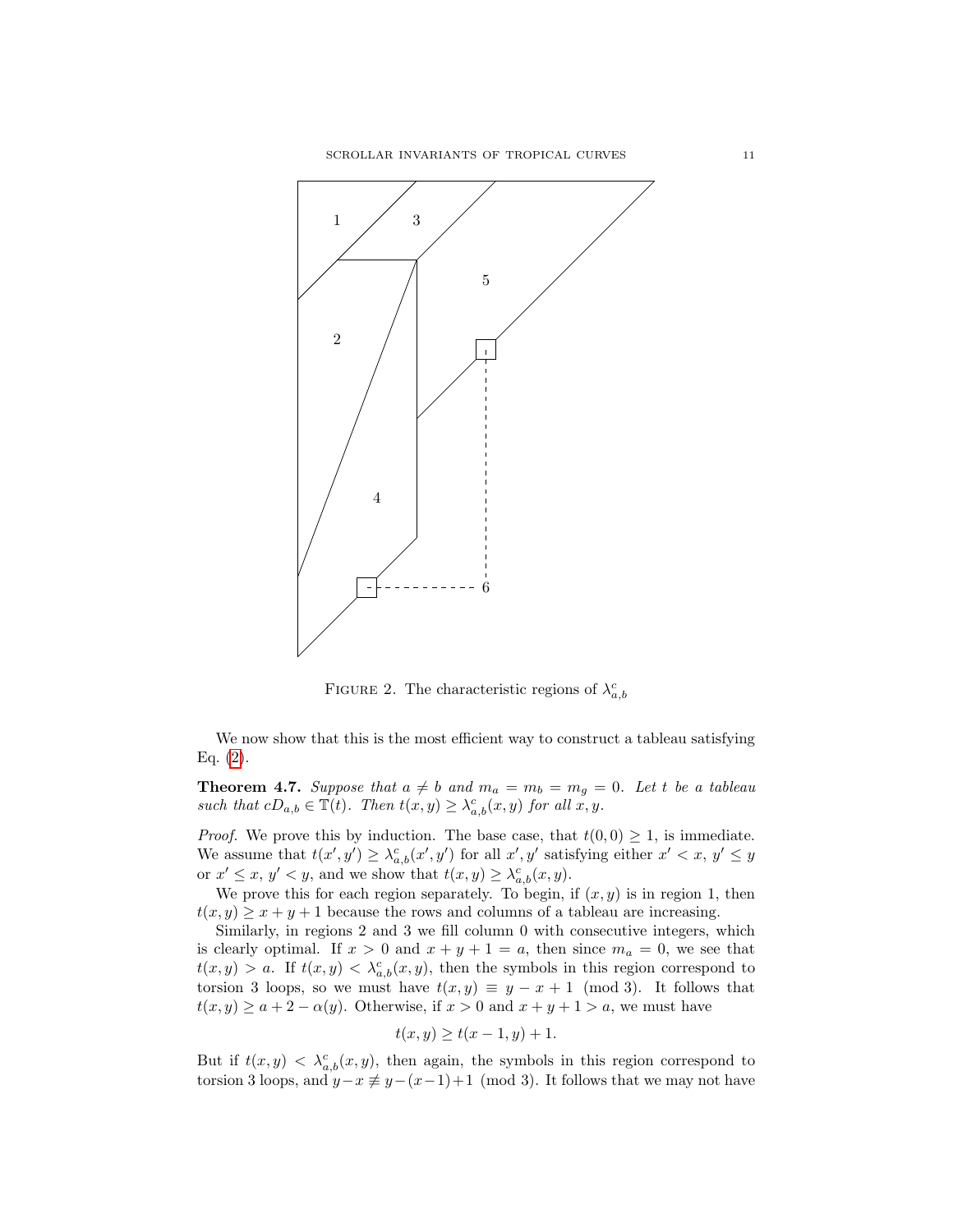|          |                  |                  |                  |       |                  |       |       | $a+2$ |
|----------|------------------|------------------|------------------|-------|------------------|-------|-------|-------|
|          |                  |                  |                  |       |                  |       | $a+1$ | $a+3$ |
|          |                  |                  |                  |       |                  | $a+3$ | $a+5$ |       |
|          |                  |                  |                  |       | $\mathrm{a}{+2}$ | $a+4$ |       |       |
|          |                  |                  |                  | $a+1$ | $a+3$            | $a+5$ |       |       |
|          |                  |                  | $\mathrm{a}{+3}$ | $a+5$ |                  |       |       |       |
|          |                  | $\mathrm{a}{+2}$ | $a+4$            |       |                  |       |       |       |
|          | $a+1$            | $\mathrm{a}{+3}$ | $a+5$            |       |                  |       |       |       |
| $\rm{a}$ | $\mathrm{a}{+2}$ | $a+4$            |                  |       |                  |       |       |       |
| $a+1$    | $a+3$            | $a+5$            |                  |       |                  |       |       |       |
| $a+2$    | $a+4$            |                  |                  |       |                  |       |       |       |

<span id="page-11-1"></span>FIGURE 3. Filling Regions 2 and 3 with torsion 3 symbols

equality in the displayed equation above. In other words,  $t(x, y) \ge t(x - 1, y) + 2$ . Since equality holds for  $\lambda_{a,b}^c$ , we see that  $\lambda_{a,b}^c$  is optimal in these regions.

After filling regions 1,2, and 3, we find the empty box  $(x, y)$  that minimizes  $x + y$ . Because  $b+1$  and  $b+2$  correspond to torsion 2 loops, one of  $\{b, b+1, b+2\}$  can be placed in this box, and we make the minimal choice. This is clearly optimal. If  $(x, y)$  is in region 4 or 5 and does not minimize  $x + y$ , then since

$$
t(x, y) > t(x, y - 1) \ge \lambda_{a,b}^c(x, y - 1) = \lambda_{a,b}^c(x, y) - 1,
$$

we see that  $t(x, y) \geq \lambda_{a,b}^c(x, y)$ .

Finally, if  $\lambda_{a,b}^c(x,y) = g$ , then  $\lambda_{a,b}^c(x-1,y) = g-1$ . Since  $t(x,y) > t(x-1,y) \ge$  $\lambda_{a,b}^c(x-1,y)$ , we see that  $t(x,y) \geq g$  as well.  $\Box$ 

<span id="page-11-0"></span>Corollary 4.8. We have

$$
rk(cD_{a,b}) = r(c) := \begin{cases} c & \text{if } c < \ell \\ \left[\frac{3}{2}c - \frac{1}{2}(\ell - 1)\right] & \text{if } \ell \le c < n \\ 3c - g & \text{if } c \ge n. \end{cases}
$$

*Proof.* By Theorem [2.7,](#page-5-1) the divisor  $cD_{a,b}$  has rank at least r if and only if there exists a tableau t on a rectangle with  $r + 1$  columns and  $g - 3c + r$  rows such that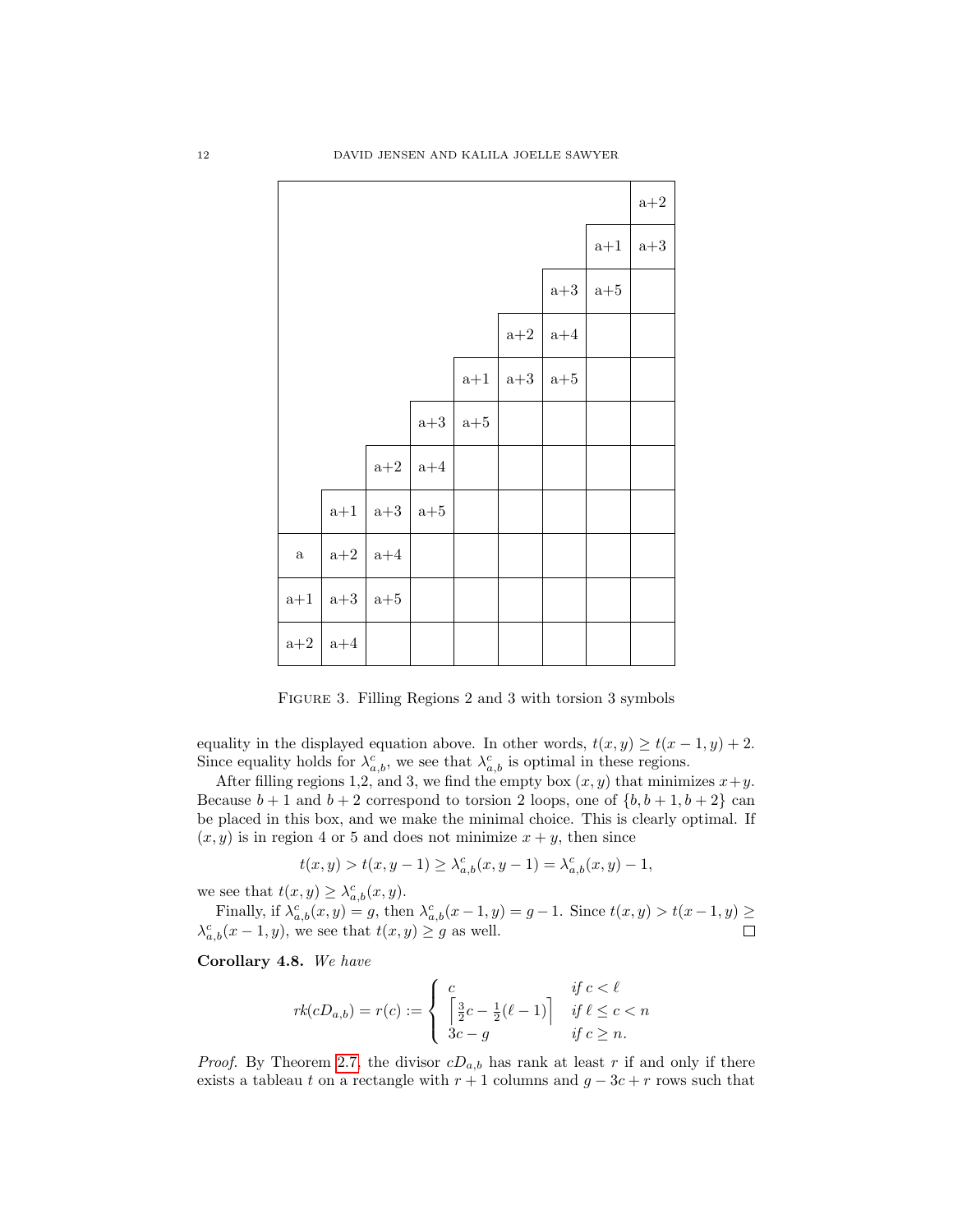$cD_{a,b} \in \mathbb{T}(t)$ . The tableau  $\lambda_{a,b}^c$  has  $r(c) + 1$  columns and  $g - 3c + r(c)$  rows, where  $r(c)$  is as defined above. It follows that  $rk(cD_{a,b}) \geq r(c)$ .

Now, if  $rk(cD_{a,b}) > r(c)$ , then there exists a tableau t with  $r(c) + 2$  columns and  $g - 3c + r(c) + 1$  rows such that  $cD_{a,b} \in \mathbb{T}(t)$ . By Theorem [4.7,](#page-10-1) we have  $t(x,y) \geq \lambda_{a,b}^c(x,y)$  for all  $(x,y)$ . In particular,  $t(r(c), g - 3c + r(c) - 1) \geq g$ . This is impossible, because this implies that  $t(r(c), g - 3c + r(c)) > g$ , but there is no symbol larger than g to place in this box. Thus  $\text{rk}(cD_{a,b}) \leq r(c)$ , and the result follows.  $\Box$ 

We note the following consequence of Corollary [4.8,](#page-11-0) which shows that the sequence of integers  $rk(cD_{a,b})$  is not convex, as it is in the classical case.

Corollary 4.9. For  $0 \le i \le n - \ell$ ,

$$
rk((\ell+i)D_{a,b}) = \begin{cases} rk((\ell+i-1)D_{a,b}) + 1 & \text{if } i \text{ is odd} \\ rk((\ell+i-1)D_{a,b}) + 2 & \text{if } i \text{ is even.} \end{cases}
$$

Proof. This is a direct consequence of Corollary [4.8.](#page-11-0)

We now compute the composite scrollar invariant  $\sigma_1$ .

Theorem 4.10. We have

$$
\sigma_1(\Gamma, D_{a,b}) = \left\lfloor \frac{n+\ell}{2} \right\rfloor.
$$

Proof. By Corollary [4.8,](#page-11-0) we have

$$
2(n-1) + 1 - \text{rk}((n-1)D_{a,b}) = 2(n-1) + 1 - \left[\frac{3}{2}(n-1) - \frac{1}{2}(\ell - 1)\right]
$$

$$
= 1 + \left\lfloor\frac{1}{2}(n-1) + \frac{1}{2}(\ell - 1)\right\rfloor = \left\lfloor\frac{n+\ell}{2}\right\rfloor.
$$

Thus, by the definition of  $\sigma_1$ , we have

$$
\sigma_1(\Gamma, D_{a,b}) \ge \left\lfloor \frac{n+\ell}{2} \right\rfloor.
$$

It therefore suffices to show that

$$
\mathrm{rk}(cD_{a,b}) \ge 2c + 1 - \left\lfloor \frac{n+\ell}{2} \right\rfloor \text{ for all } c.
$$

By Corollary [4.8,](#page-11-0) if  $i > 0$ , then

$$
rk((n-i)D_{a,b}) \geq rk((n-1)D_{a,b}) - 2(i-1) = 2(n-i) + 1 - \left\lfloor \frac{n+\ell}{2} \right\rfloor,
$$

and if  $i \geq 0$ , then

$$
rk((n+i)D_{a,b}) \geq rk((n-1)D_{a,b}) + 2(i+1) = 2(n+i) + 1 - \left\lfloor \frac{n+\ell}{2} \right\rfloor.
$$

 $\Box$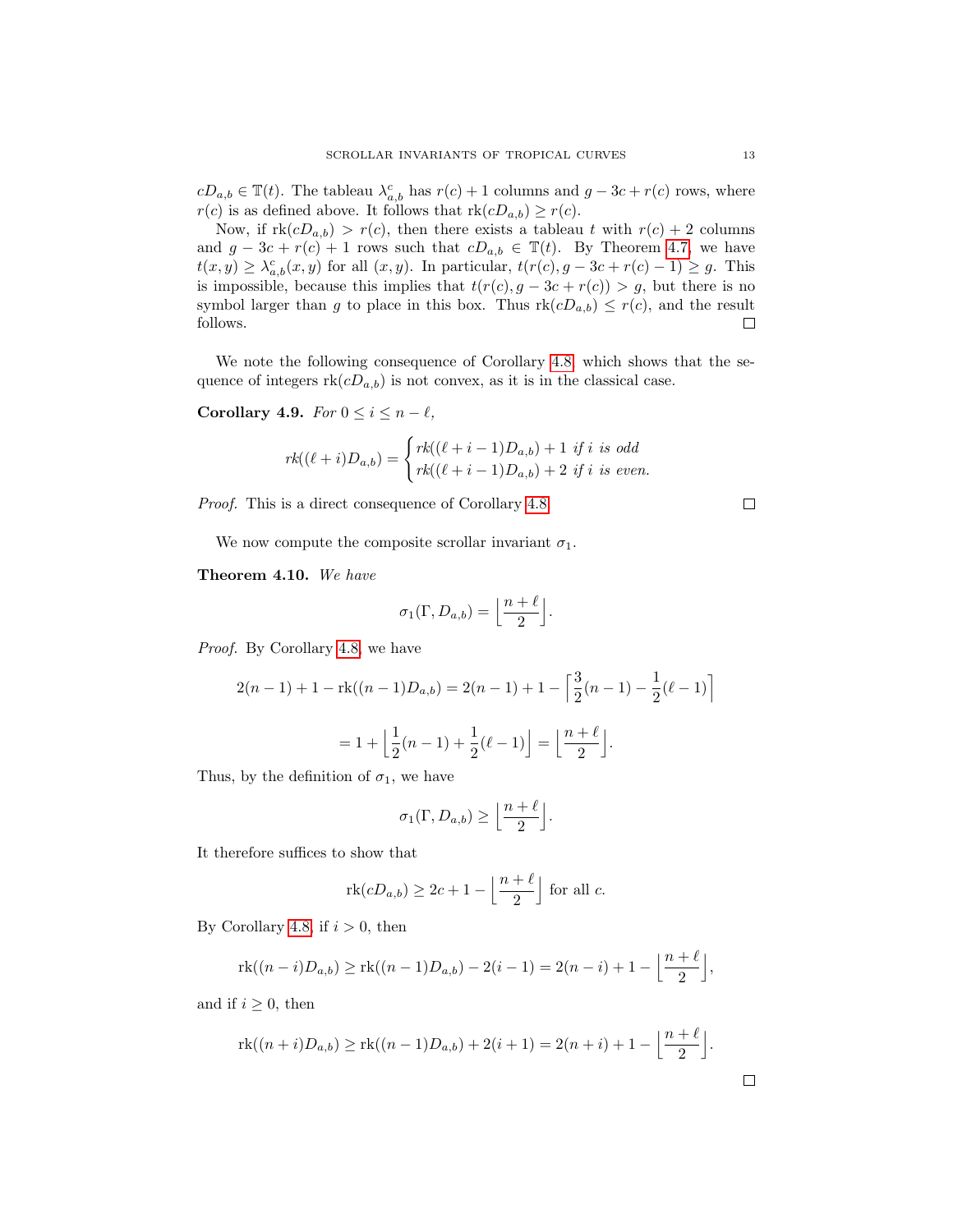## 5. Higher Gonality Generalizations

<span id="page-13-0"></span>In this section, we imitate our approach in the trigonal case in order to provide an algorithm for computing the scrollar invariants of a divisor on a k-gonal chain of loops. We begin with a natural generalization of of Proposition [4.3.](#page-7-3)

<span id="page-13-2"></span>**Proposition 5.1.** Every tableau on  $(g - k + 1) \times 2$  may be obtained by removing  $k-2$  boxes from each column of  $\Lambda$  (as defined in Lemma [4.1\)](#page-7-1) in such a way that, above any row, the number of boxes deleted from the left column of  $\Lambda$  does not exceed the number of boxes deleted from the right column.

*Proof.* Consider the result  $\lambda$  of removing  $k-2$  boxes from each column of  $\Lambda$  as described and sliding the remaining boxes together vertically. This forms a rectangle of dimensions  $(q - k + 1) \times 2$ , and the condition on removed boxes guarantees that the entries in each row are increasing.

It remains to show that every displacement tableau t on  $\lambda$  can be obtained in this way. For any such tableau, note that each column of t must have  $g - k + 1 =$  $g-1-(k-2)$  distinct entries, which must be between 1 and g. By the definition of tableau, there may not be a 1 in the first column of t or a  $q$  in the zeroth column, so each column contains all but  $k-2$  of the symbols that appear in the corresponding column of  $\Lambda$ . In other words, the entries in each column may be obtained by deleting  $k-2$  of the entries in the corresponding column of  $\Lambda$ . Requiring the entries in each row to increase exactly recovers our condition on the boxes removed, and the result follows.  $\Box$ 





<span id="page-13-1"></span>FIGURE 4. Making  $\lambda_D$  from  $\Lambda$ 

This construction provides a natural classification of the tableaux corresponding to divisors of degree  $k$  and rank 1 on chains of loops. We use similar notation to the trigonal case, denoting by  $\lambda_D$  the tableau obtained in this manner corresponding to a divisor D on Γ. We associate a Dyck word (which we represent with matched sets of parentheses) to each tableau  $\lambda_D$  as follows: delete boxes from  $\Lambda$  to form  $D$ ,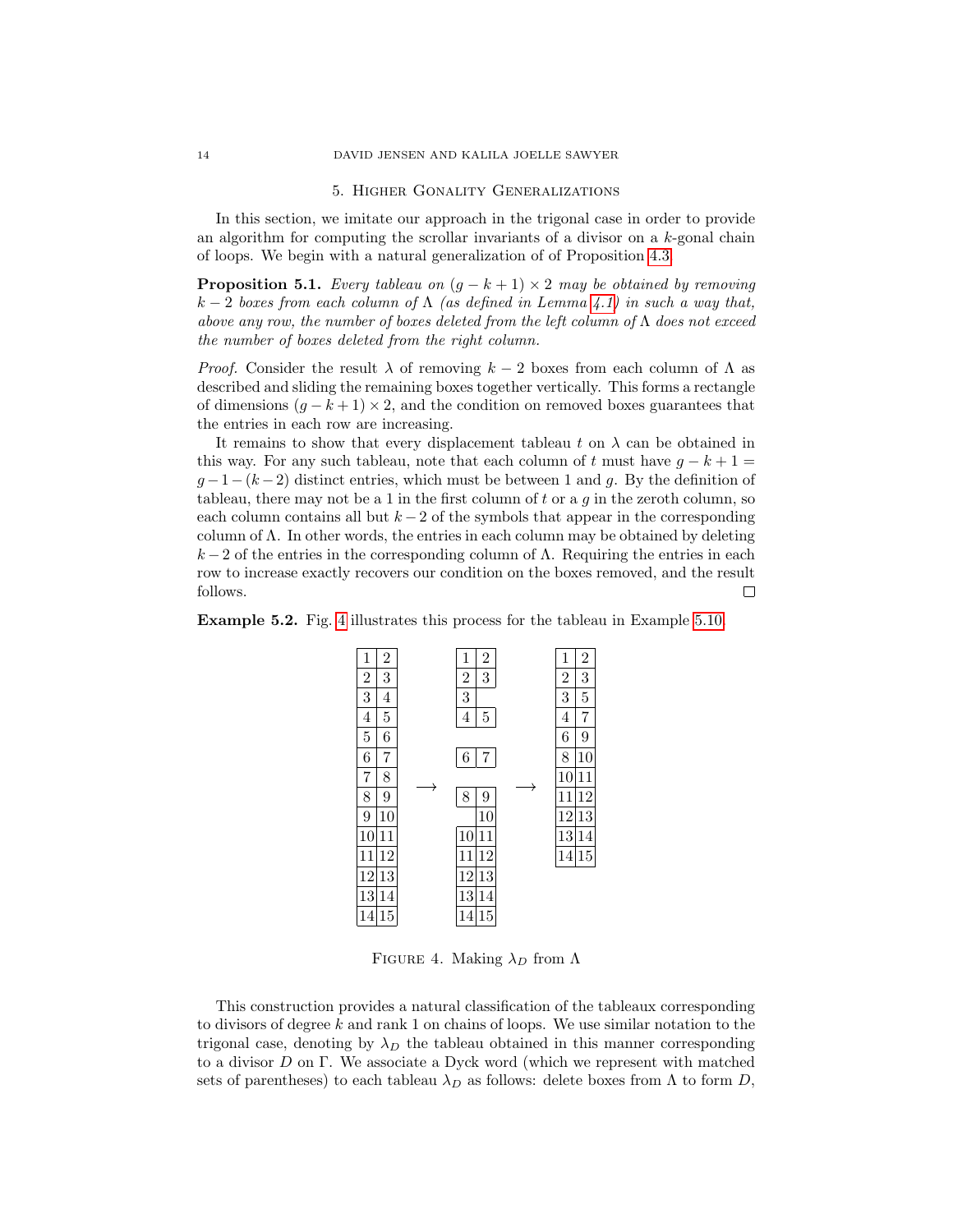from top to bottom. As each box is deleted, add a  $($  or a  $)$  to the end of the word if the box is deleted from the zeroth or first column, respectively.

We say two tableaux are of the same *combinatorial type* if they have the same associated Dyck word. Since it is known that Dyck words are enumerated by the Catalan numbers, the following is immediate.

<span id="page-14-0"></span>Corollary 5.3. The number of combinatorial types of tableaux corresponding to divisors of degree k and rank 1 on chains of loops is equal to the  $(k-2)^{nd}$  Catalan number,  $C_{k-2}$ .

This result has significant computational implications. In the trigonal case, all tableaux have the same combinatorial type, which allows us to define the tableau  $\lambda_{a,b}^c$  representing  $cD_{a,b}$  in Definition [4.6](#page-9-1) with a (relatively) small number of cases. In higher gonality cases, the tableau  $\lambda_D^c$  depends on the *i*-blocks of  $\underline{m}$ , which we now define.

**Definition 5.4.** Let  $i > 1$  be an integer. A collection  $\{a+1, \ldots, b-1\}$  of consecutive integers in  $\{1, \ldots, g\}$  is called an *i*-block if

- (1) i is a multiple of  $m_j$  for  $a < j < b$ , and
- (2) i is not a multiple of  $m_a$  or  $m_b$ .

Each combinatorial type of  $\lambda_D$  corresponds to a different distribution of *i*-blocks. In particular, if the symbol i appears only once in the tableau  $\lambda_D$ , then the ith torsion torsion order  $m_i$  is arbitrary. Otherwise, the *i*th torsion order  $m_i$  must divide

> $2+\text{\#}$  (symbols  $\lt i$  missing from column 0)  $-\#$  ( symbols  $\lt i$  missing from column 1).

**Definition 5.5.** Let  $\lambda_D$  be a rectangular tableau of dimensions  $(g - k + 1) \times 2$ containing each of the symbols in  $\{1, \ldots, g\}$ . We say that the torsion profile m is nondegenerate if it satisfies the following conditions:

- (1) if i appears only once in the tableau  $\lambda_D$ , then  $m_i = 0$ , and
- (2) otherwise,
	- $m_i = 2+\text{\#}$  (symbols  $\lt i$  missing from column 0)
		- $-\#$  ( symbols  $\lt i$  missing from column 1).

Corollary [5.3](#page-14-0) implies that the number of combinatorial types grows exponentially with respect to k. It is therefore unfeasible to describe  $\lambda_D^c$  for every combinatorial type. Instead, we use the tools developed in Section [4](#page-7-0) to construct  $\lambda_D^c$  recursively for each value of c. Recording the widths of the tableaux  $\lambda_D^c$  is equivalent to recording the rank sequence of our tropical divisor, and is therefore sufficient to calculate the sequence of composite scrollar invariants.

As in the trigonal case, Theorem [2.7](#page-5-1) gives that the divisor  $cD$  has rank at least r if and only if there exists a tableau  $\lambda_D^c$  on a rectangle with  $r+1$  columns and  $g - kc + r$  rows such that  $cD \in \mathbb{T}(\lambda_D^c)$ . Again, by Lemma [2.9,](#page-5-2)  $cD \in \mathbb{T}(\lambda_D^c)$  if and only if, whenever  $\lambda_D^c(x, y) = i$ , we have

<span id="page-14-1"></span>(3) 
$$
y - x \equiv \xi_i^c \pmod{m_i}.
$$

To produce the largest possible m-displacement tableau satisfying this congruence condition, we make use of some original SAGE code available at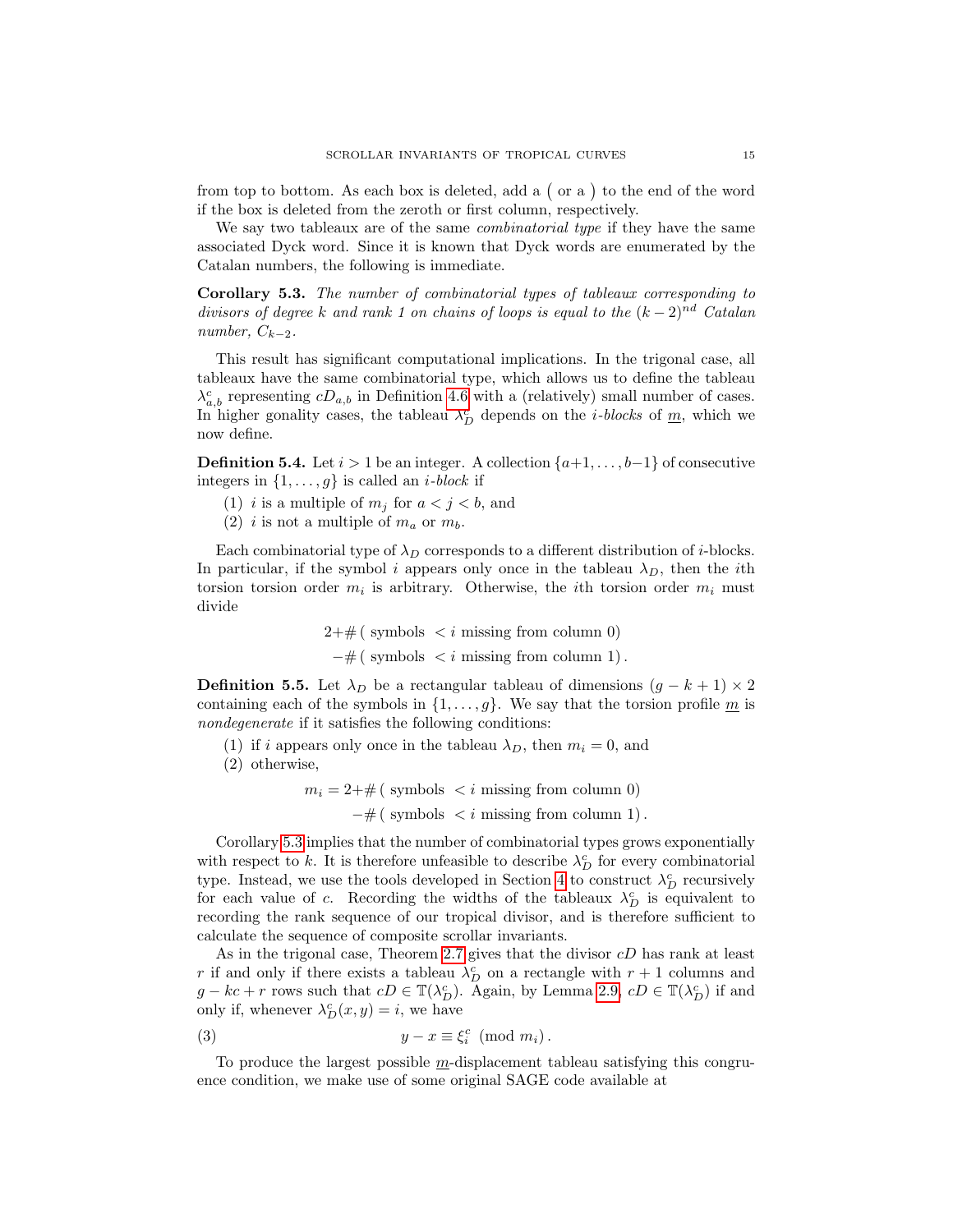#### <https://github.com/kalilajo/numberboxes>.

In the remainder of this section, we describe the algorithm implemented by this code, prove that the resulting tableaux are optimal, and provide a few corollaries.

5.1. Algorithm for constructing  $\lambda_D^c$  from  $\lambda_D^{c-1}$ .

<span id="page-15-1"></span>**Definition 5.6.** For  $c \geq 2$ , let

$$
j := k - (rk(cD) - rk((c - 1)D)).
$$

In other words,  $\lambda_D^c$  has j fewer rows and  $k - j$  more columns than  $\lambda_D^{c-1}$ .

Note that identifying  $j \in \{1, \ldots, k-1\}$  is the overall goal of our calculation. Given  $\lambda_D^{c-1}$ , we construct  $\lambda_D^c$  recursively as follows.

**Step 1: Set**  $j = 1$ . We begin by setting  $j = 1$ , and we attempt to construct  $\lambda_D^c$ so that it has j fewer rows and  $k - j$  more columns than  $\lambda_D^{c-1}$ .

**Step 2: Start with the diagonal**  $x + y = 0$ . To construct  $\lambda_D^c$ , we "traverse" each diagonal defined by fixing the sum of the coordinates, beginning with  $x + y = 0$ .

Step 3: Traverse the diagonal. When traversing a diagonal, we start with its leftmost box. Each time we arrive at a new box  $(x, y)$ , we fill it with the smallest  $s \in \{1, \ldots, g\}$  that is larger than both the entry  $\lambda_D^c(x, y-1)$  above it and the entry  $\lambda_D^c(x-1,y)$  to the left of it, and such that Eq. [\(3\)](#page-14-1) is satisfied. If there is no value of s such that these conditions hold, we increase the value of j by 1 and return to Step 2.

If we fill the box  $(x, y)$ , we proceed to the box  $(x + 1, y - 1)$  above and to the right of the current box, along the same diagonal. If the box  $(x, y)$  is the rightmost box on this diagonal, we increase the sum  $x + y$  by 1 and repeat Step 3. If  $(x, y)$  is the bottom right corner of the rectangle, terminate the algorithm and output the rectangular tableau  $\lambda_D^c$ .

5.2. Verifying the algorithm. We apply this algorithm recursively to find the largest tableau  $\lambda_D^c$  such that  $cD \in \mathbb{T}(\lambda_D^c)$  for each value of c. It remains to show the tableaux generated by this algorithm are optimal.

**Proposition 5.7.** Suppose that the symbols removed to form  $\lambda_D$  as in Proposi-tion [5.1](#page-13-2) are distinct. Let t be a tableau such that  $cD \in \mathbb{T}(t)$ . Then  $t(x, y) \geq \lambda_D^c(x, y)$ for all  $x, y$ .

Proof. As in the proof of Theorem [4.7,](#page-10-1) we proceed by induction. The base case,  $t(0,0) \geq 1$  is again immediate. We assume that  $t(x', y') \geq \lambda_D^c(x', y')$  for all  $x', y'$ such that either  $x' < x$ ,  $y' \le y$  or  $x' \le x$ ,  $y' < y$  and show that  $t(x, y) \ge \lambda_D^c(x, y)$ . By construction,  $\lambda_D^c(x, y)$  is the smallest symbol greater than both  $\lambda_D^c(x-1, y)$  and  $\lambda_D^c(x, y-1)$  that satisfies Eq. [\(3\)](#page-14-1). Our inductive hypothesis implies that  $t(x, y)$  must satisfy these conditions as well. We must therefore have  $t(x, y) \geq \lambda_D^c(x, y)$ .  $\Box$ 

We make a simple observation on the output of our algorithm. We show that a row of  $\lambda_D^c$  contains only every  $(i-1)^{st}$  symbol in an *i*-block.

<span id="page-15-0"></span>**Lemma 5.8.** Suppose that the torsion profile  $\underline{m}$  is nondegenerate. If  $\lambda_D^c(x, y)$  and  $\lambda_D^c(x, y) + i - 1$  are in the same *i*-block, then

$$
\lambda_D^c(x+1,y) \ge \lambda_D^c(x,y) + i - 1.
$$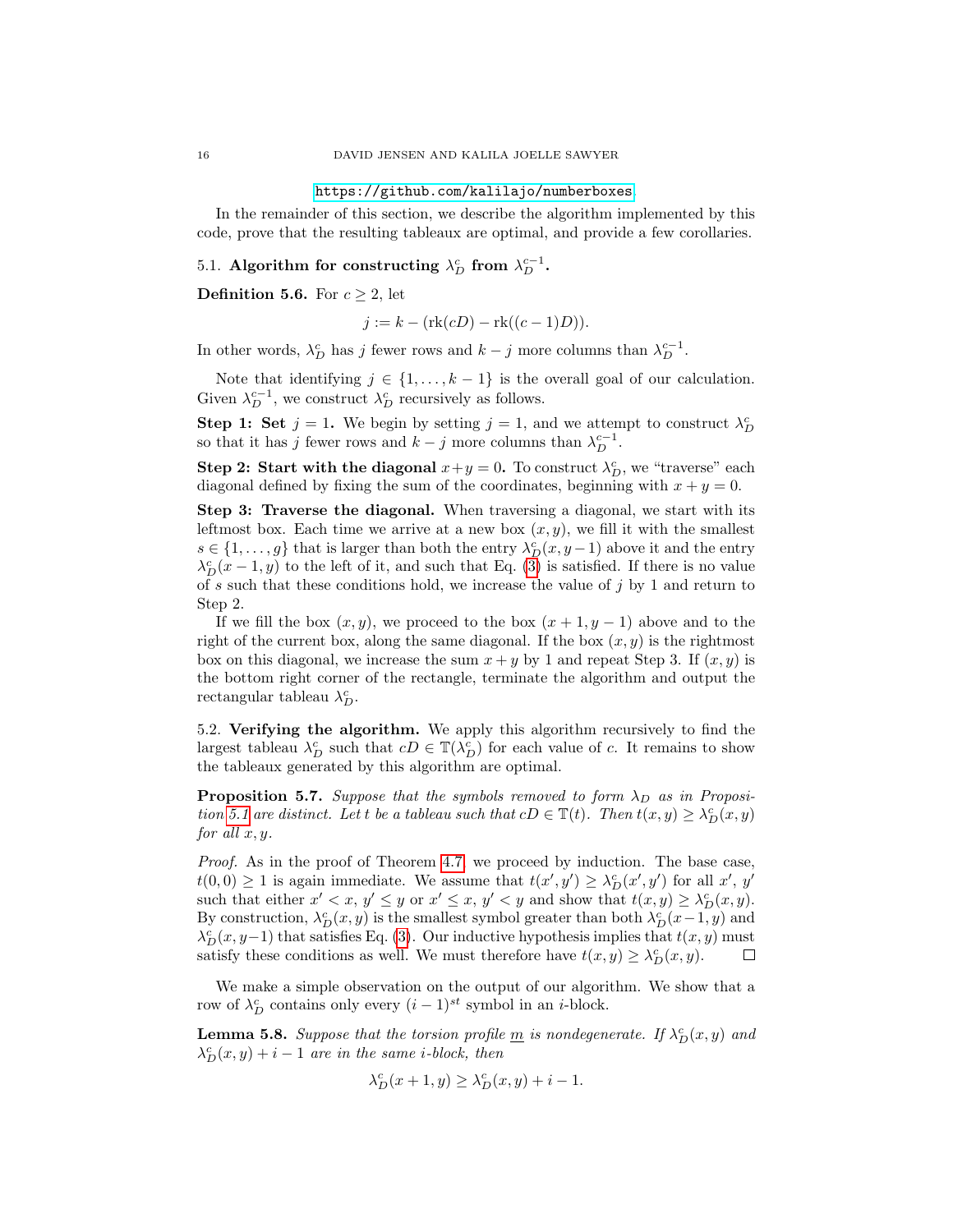Proof. By definition, we have

$$
y - x \equiv \xi_{\lambda_D^c(x,y)} \equiv c\xi_{\lambda_D(x,y)}^1 - (c-1)(i-1) \pmod{i}.
$$

Since m is nondegenerate and  $\lambda_D(x, y)$  and  $\lambda_D(x, y) + i-1$  are in the same *i*-block, we see that

$$
\xi_{\lambda_D(x,y)+j}^1 = \xi_{\lambda_D(x,y)}^1 + j
$$
 for all  $0 \le j \le i - 1$ ,

so

$$
\xi_{\lambda_D(x,y)+j}^c \equiv \xi_{\lambda_D(x,y)}^c + j \pmod{i}
$$

for all j in the same range. It follows that  $i - 1$  is the smallest value of j such that

$$
\xi_{\lambda_D^c(x,y)+j} \equiv \xi_{\lambda_D^c(x,y)} - 1 \pmod{i}.
$$

We therefore see that  $\lambda_D^c(x+1,y) \geq \lambda_D^c(x,y) + i - 1$ .

As a consequence, we see that there is a torsion profile that maximizes the composite scrollar invariants. The torsion profile below corresponds to the tableau where the symbols  $g - k + 2, \ldots, g$  are missing from column zero, and the symbols  $1, \ldots, k-1$  are missing from column one. We note that this torsion profile has been used in several papers to examine the behavior of general curves of gonality k [\[Pfl17a,](#page-19-4) [JR17,](#page-19-5) [CPJ19\]](#page-19-6). Corollary [5.9](#page-16-0) provides further evidence that this chain of loops behaves like a general curve of gonality  $k$ , as it has the scrollar invariants of a general curve.

<span id="page-16-0"></span>Corollary 5.9. Suppose

$$
\underline{m}=(0,\ldots,0,k,\ldots,k,0,\ldots,0).
$$

Then  $rk(cD) = c$  for all c such that  $g > c(k-1)$ . In other words, we have

$$
\sigma_j(\Gamma, D) = \left\lceil \frac{j(g+k-1)}{k-1} \right\rceil \text{ for all } j.
$$

*Proof.* Suppose that  $\lambda_D^c$  has more than  $c+1$  columns. By Lemma [5.8,](#page-15-0)  $\lambda_D^c(c+1,0) \geq$  $(c+1)(k-1)$ . It follows that

$$
\lambda_D^c(c+1, g-c(k-1)) \ge g - c(k-1) + (c+1)(k-1) = g + k - 1 > g,
$$

which is impossible. It follows that  $\lambda_D^c$  has at most  $c + 1$  columns, and  $\text{rk}(cD) =$ c.

On the other hand, if the torsion profile is more exotic, then the composite scrollar invariants can vary in interesting ways. We illustrate this phenomenon using an example.

**Example 5.10.** Let  $g = 15$ ,  $k = 5$ , and let  $\lambda_D$  be the tableau constructed in Fig. [4](#page-13-1) by removing the symbols 5, 7, and 9 from the zeroth column and 4, 6, and 8 from the first column. The output of the SAGE code can be seen in Fig. [9.](#page-18-0) We reproduce these results manually by using the algorithm in Definition [5.6](#page-15-1) as follows.

First, we build  $\lambda_D^2$  (labeled 2D in the figure) from  $\lambda_D$ . We naively assume  $\lambda_D^2$ has  $j = 1$  fewer rows and more columns than  $\lambda_D$ . We traverse and fill the diagonals as in steps 2 and 3 of the algorithm.

While doing this, we may only place symbol s in box  $(x, y)$  if Eq. [\(3\)](#page-14-1) is satisfied; we list the relevant values in Fig. [5.](#page-17-0) Using this data and Eq. [\(3\)](#page-14-1), we traverse and fill the diagonals of a  $10 \times 6$  tableau as we are able. The result is shown in Fig. [6.](#page-17-1)

We see that this attempt was unsuccessful, as there were not enough symbols to fill the whole tableau. We therefore repeat this process with a tableau of dimensions

 $\Box$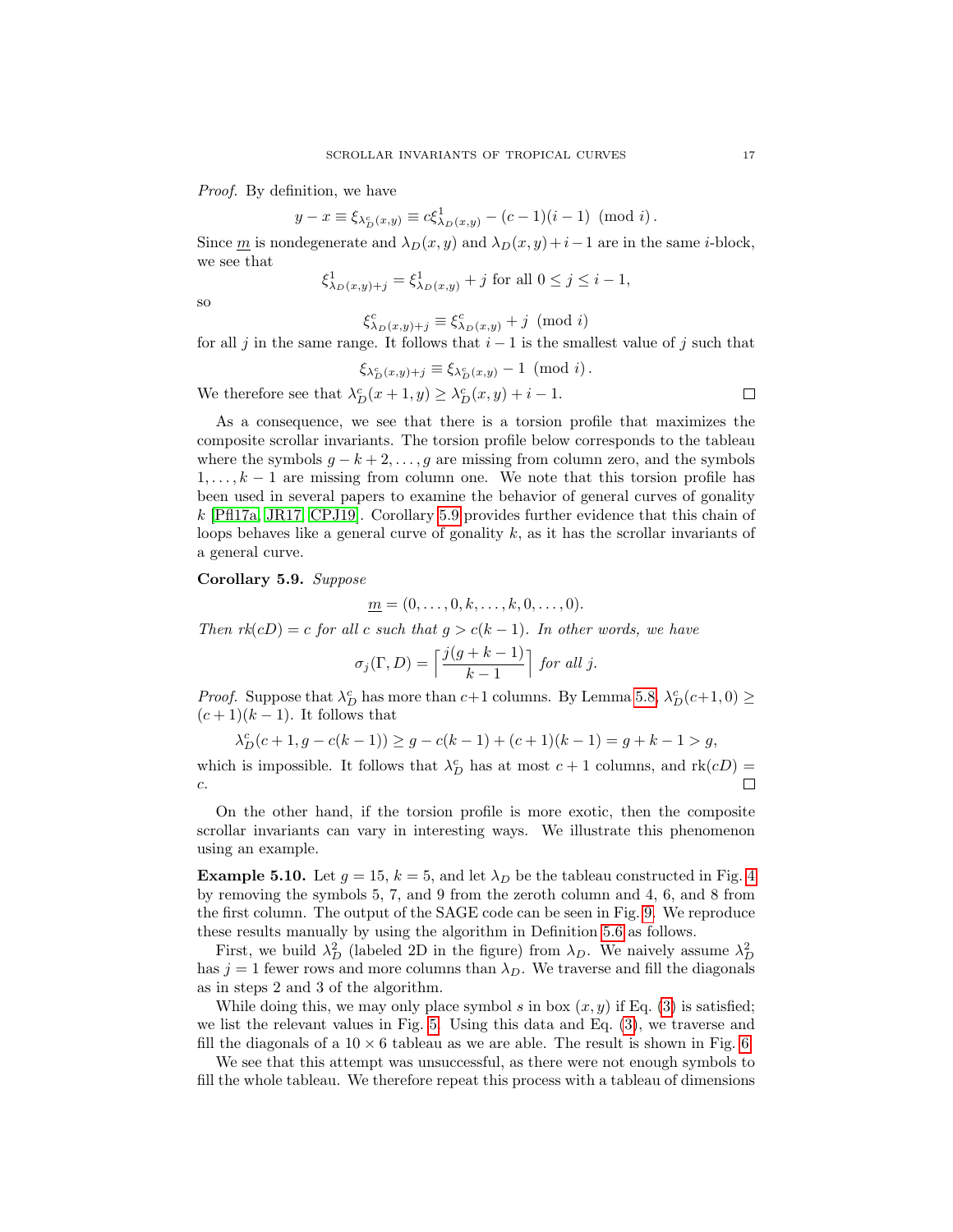|                 | -4 | ປ |               | $\overline{\phantom{0}}$<br>ь | $\sqrt{2}$ | - |   |   | ◡ |   | ల | $\sim$ |
|-----------------|----|---|---------------|-------------------------------|------------|---|---|---|---|---|---|--------|
|                 |    |   | $\Omega$<br>ಀ | $\Omega$<br>-                 | ບ          |   | ບ | - |   | ິ |   |        |
| 110c<br>$\circ$ | ັ  | 车 | ◡             | v                             | v          | ◡ | v | ັ |   |   |   |        |

FIGURE 5. Relevant data for placing s in  $\lambda_D^2$ 

<span id="page-17-0"></span>

| $\mathbf{1}$   | $\overline{2}$ | 3 |             | 10 11 12 |
|----------------|----------------|---|-------------|----------|
| $\overline{2}$ | 3              |   | 10 11 12 13 |          |
| 3              | 10             |   | 11 12 13 14 |          |
| 4              | 11             |   | 12 13 14    |          |
|                | 11 12 13 14    |   |             |          |
|                | 12 13 14       |   |             |          |
| 13             | 14 15          |   |             |          |
| 14             |                |   |             |          |
|                |                |   |             |          |
|                |                |   |             |          |

<span id="page-17-1"></span>FIGURE 6. Attempting to build  $\lambda_D^2$  with  $j = 1$ 

 $9 \times 5$ , that is, assuming  $j = 2$ . This is similarly unsuccessful, as is letting  $j = 3$ . Both tableaux are shown in Fig. [7.](#page-17-2) Note that each tableau is the restriction of the previous one to a rectangle of smaller dimensions. Specifically, each rectangle has one fewer row and one fewer column than the previous one. Our procedure restricts to smaller and smaller rectangles until every box is filled.

| 1              | 2     | 3     | 10       | 11 | 1              | 2               | 3     | 10 |
|----------------|-------|-------|----------|----|----------------|-----------------|-------|----|
| $\overline{2}$ | 3     | 10    | 11       | 12 | $\overline{2}$ | 3               | 10    | 11 |
| 3              | 10    | 11    | 12 13    |    | 3              | 10              | 11    | 12 |
| 4              | 11    |       | 12 13 14 |    | 4              | 11              | 12 13 |    |
| 11             |       | 12 13 | 14       |    | 11             |                 | 12 13 | 14 |
|                | 12 13 | 14    |          |    | 12             | <sup>13</sup>   | 14    |    |
| 13             | 14    | 15    |          |    | 13             | 14 <sup>1</sup> | 15    |    |
| 14             |       |       |          |    | 14             |                 |       |    |
|                |       |       |          |    |                |                 |       |    |

<span id="page-17-2"></span>FIGURE 7. Attempting to build  $\lambda_D^2$  with  $j = 2$  and  $j = 3$ 

Finally, when  $j = 4$ , we succeed in building the rectangular tableau shown in Fig. [8.](#page-18-1) We label this tableau by  $2D$  in Fig. [9.](#page-18-0) We then repeat this process from the beginning to obtain the tableaux  $\lambda_D^3$  and  $\lambda_D^4$ .

For the benefit of the reader, we have chosen an example where the genus is relatively small in comparison to the gonality. Because of this, the tropical rank sequence happens to be convex. In examples of larger genus, this is typically not the case.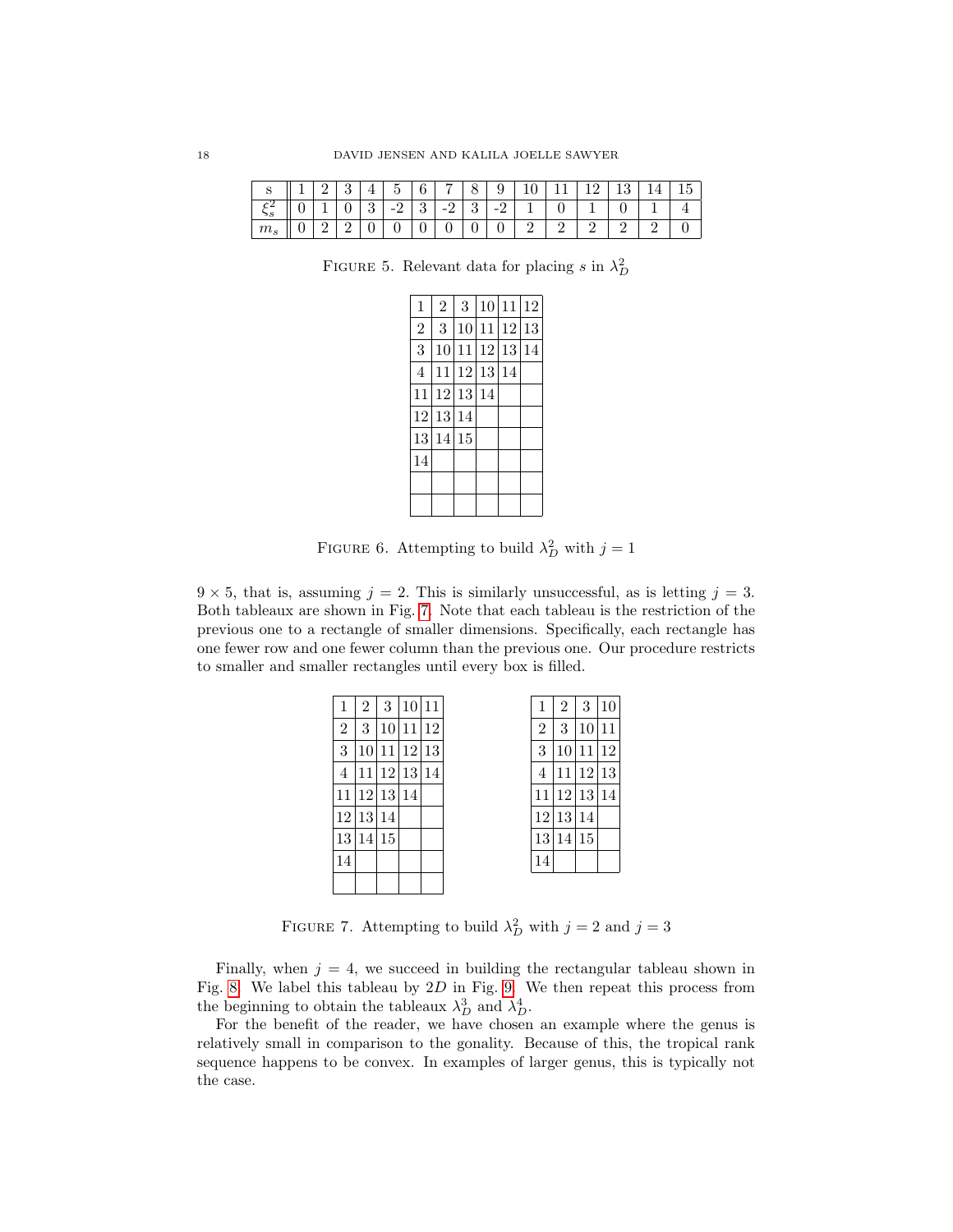| 1              | 2  | 3  |
|----------------|----|----|
| $\overline{2}$ | 3  | 10 |
| 3              | 10 | 11 |
| 4              | 11 | 12 |
| 11             | 12 | 13 |
| 12             | 13 | 14 |
| 13             | 14 | 15 |

<span id="page-18-1"></span>FIGURE 8.  $\lambda_D^2$ , attained when  $j = 4$ 

```
The genus is:15
Enter a_1 through a_k-2 as a list of numbers separated by spaces:4 6 8
Enter b_1 through b_k-2 as a list of numbers separated by spaces:5 7 9
_m_= [2, 2, 0, 0, 0, 0, 0, 0, 2, 2, 2, 2, 2, 0]
k= 5
D
 1 2
  2 3
  3 5
  4 7
 6 9
 8 10
 10 11
 11 12
12 13
13 14
14 15
2 D
 1 2 3
 2 3 10
 3 10 11
 4 11 12
 11 12 13
 12 13 14
13 14 15
3 D
  1 2 3 11 12
  2 3 11 12 13
 3 8 12 13 14
 4 10 13 14 15
4 D
  1 2 3 10 11 12 13 14
  2 3 8 11 12 13 14 15
The rank sequence is: [0, 1, 2, 4, 7]
The scrollar invariants are: {0: 0, 1: 3, 2: 7, 3: 13, 4: 19}
```
<span id="page-18-0"></span>Figure 9. A sample calculation in SAGE